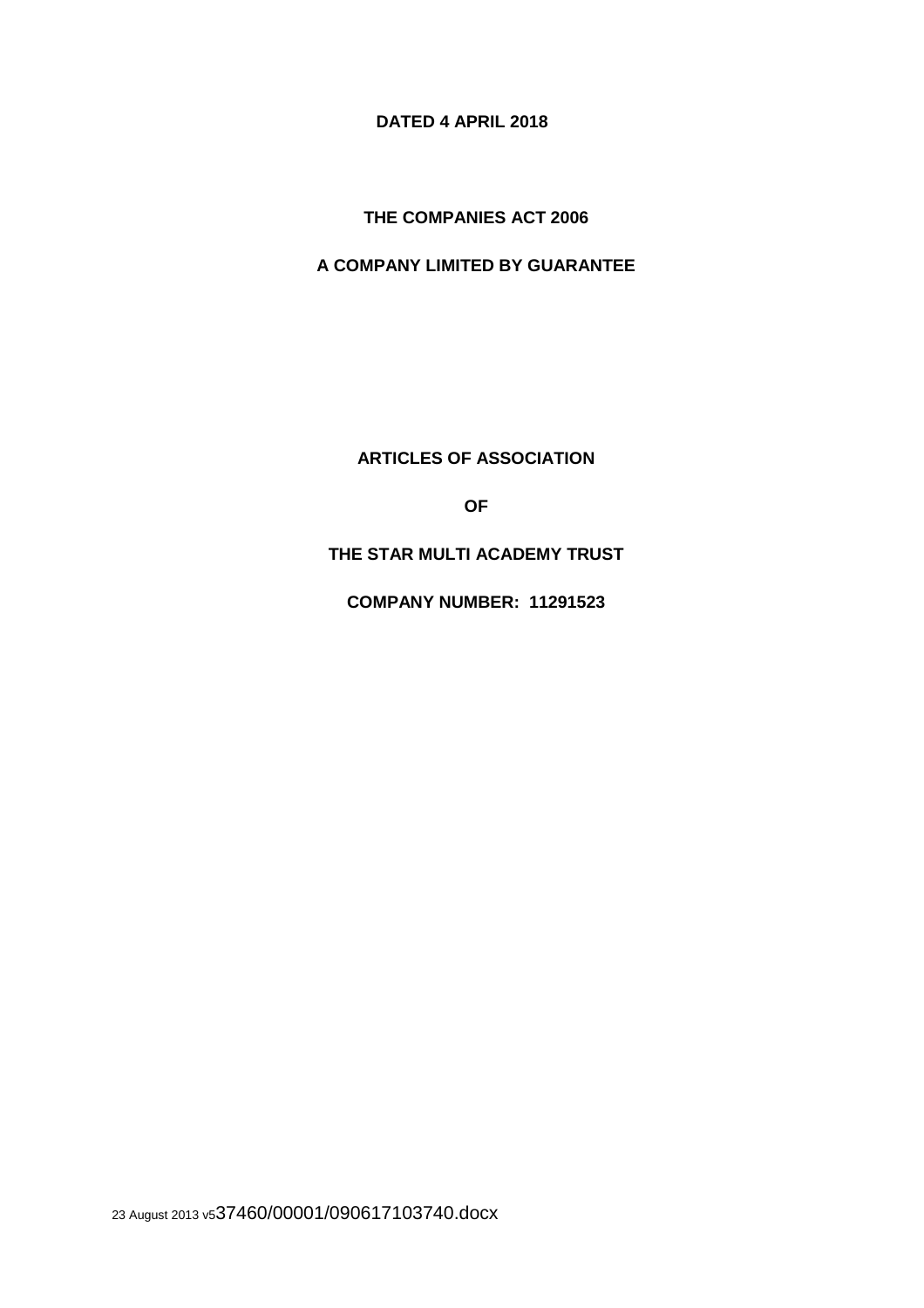# **THE COMPANIES ACT 2006**

## **COMPANY LIMITED BY GUARANTEE**

## **ARTICLES OF ASSOCIATION**

#### **OF**

## **THE STAR MULTI ACADEMY TRUST**

## **INTERPRETATION**

- 1. In these Articles:-
	- (a) "the Academies" means all the schools referred to in Article 4 and established by the Company (and "Academy" shall mean any one of those schools);
	- (b) "Academy Financial Year" means the academic year from  $1<sup>st</sup>$  of September to 31 $<sup>st</sup>$ </sup> of August of the following year;
	- (c) "the Articles" means these Articles of Association of the Company;
	- (d) "Chief Executive Officer" means such person as may be appointed by the Directors as the Chief Executive Officer of the Company;
	- (e) "Chief Inspector" means Her Majesty's Chief Inspector of Education, Children's Services and Skills or his successor;
	- (f) "Church Academy" means a Church of England school as described in Article 4(i);
	- (g) "clear days" in relation to the period of a notice means the period excluding the day when the notice is given or deemed to be given and the day on which it is given or on which it is to take effect;
	- (h) "Clerk" means the clerk to the Directors or any other person appointed to perform the duties of the clerk to the Directors, including a joint, assistant or deputy clerk;
	- (i) "Community Member", means a member of the Company appointed pursuant to Article 12B and "Community Members" shall mean all such Members;
	- (j) "the Company" means, save as otherwise defined at Article 6.9, the company intended to be regulated by these Articles and referred to in Article 2;
	- (k) "Diocese" means the Church of England diocese in which a Church Academy is situated;

23 August 2013 v537460/00001/090617103740.docx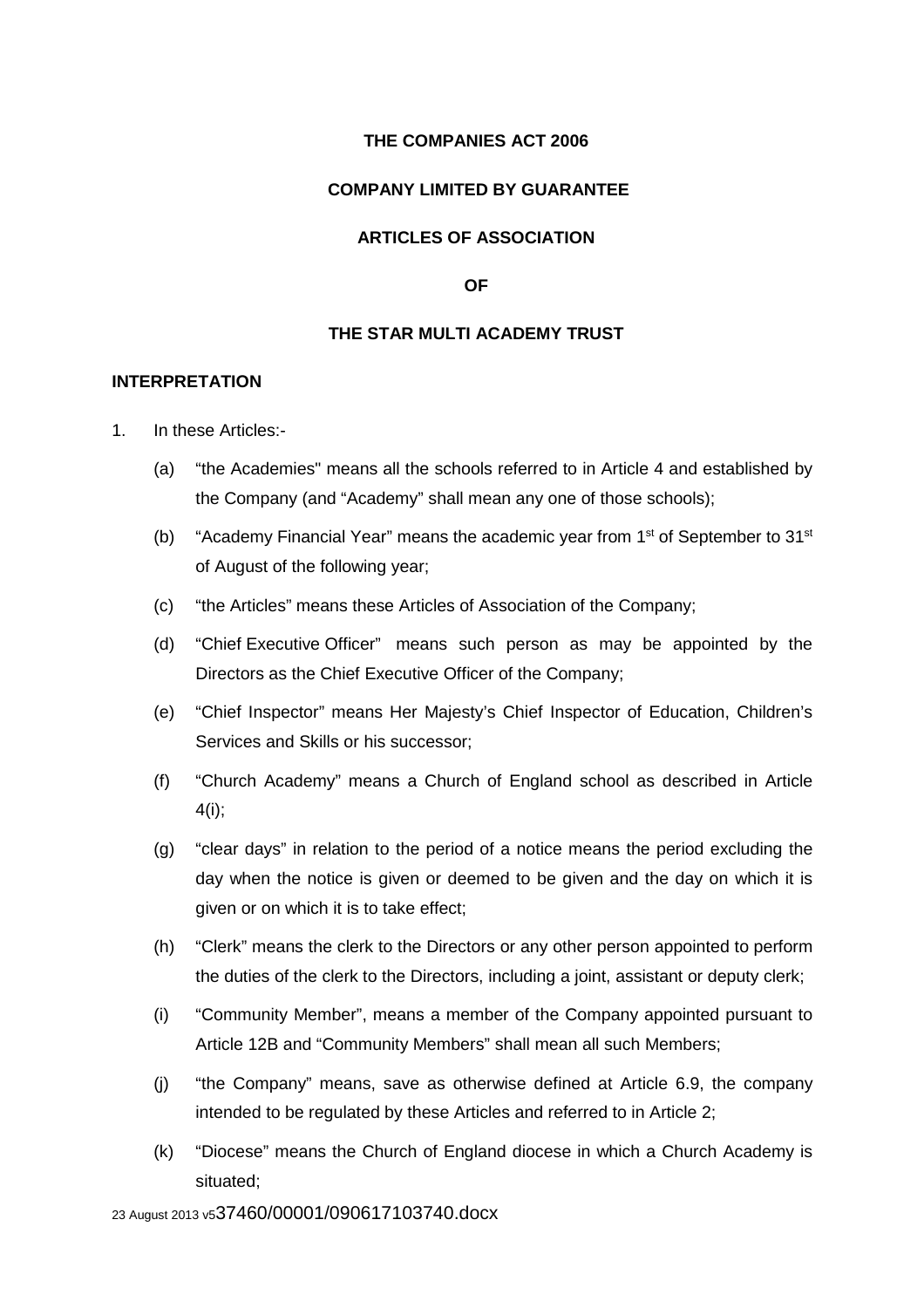- (l) "Diocesan Board of Education" means that body constituted under the Diocesan Boards of Education Measure 1991 for the Diocese and any successor body;
- (m) "Diocese of York Educational Trust" means the private company limited by guarantee registered in England and Wales with company number 07943724;
- (n) "the Directors" means, save as otherwise defined at Article 6.9, the directors of the Company (and "Director" means any one of those directors);
- (o) "Executive Principal" means such person as may be appointed by the Directors as an Executive Principal pursuant to Article 107;
- (p) "Financial Expert" means an individual, company or firm who is authorised to give investment advice under the Financial Services and Markets Act 2000;
- (q) "the LAs" means all the local authorities covering the areas in which the Academies are situated (and "the LA" shall mean any one of these local authorities);
- (r) "Local Authority Associated Persons" means any person associated with any local authority within the meaning given in section 69 of the Local Government and Housing Act 1989;
- (s) "Local Governing Bodies" means the committees appointed pursuant to Articles 100-102 and 104 (and "Local Governing Body" means any one of these committees);
- (t) "Member" means a member of the Company and someone who as such is bound by the undertaking contained in Article 8;
- (u) "the Memorandum" means the Memorandum of Association of the Company;
- (v) "Office" means the registered office of the Company;
- (w) "Parent Directors" means the Directors elected or appointed pursuant to Articles 53 – 56 inclusive;
- (x) "Principal" means the head teacher or head of school or the equivalent position of the headteacher or head of school of an Academy (and "Principals" means any number of such persons);
- (y) "Principal Regulator" means the body or person appointed as the Principal Regulator under the Charities Act 2011;
- (z) "Relevant Funding Agreements" means the agreement or agreements entered into by the Company and the Secretary of State under section 1 of the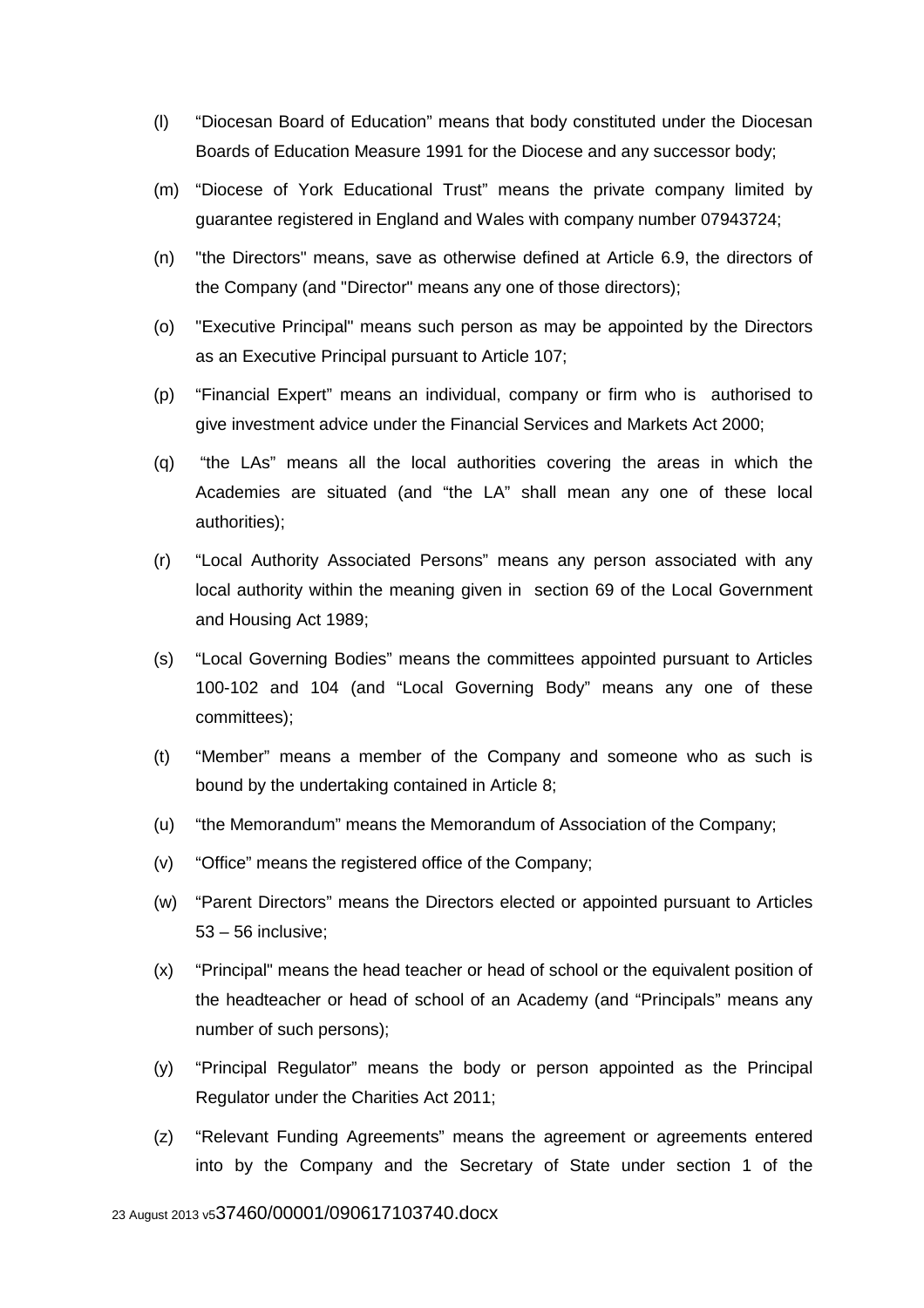Academies Act 2010 for the establishment of each Academy, including any variation or supplemental agreements thereof;

- (aa) "Scheme of Delegation" means an instrument by the Directors delegating such powers and responsibilities of the Directors as may be appropriate for them to delegate to the Local Governing Bodies consistently with the Objects;
- (bb) "the seal" means the common seal of the Company if it has one;
- (cc) "Secretary of State" means the Secretary of State for Education or successor;
- (dd) "Site Trustees" means those trustees holding the schools' sites and providing them to the Company for use and occupation by the Church Academies;
- (ee) "Teacher" means a person employed under a contract of employment or a contract for services or otherwise engaged to provide his or her services as a teacher at one or more Academies;
- (ff) "the United Kingdom" means Great Britain and Northern Ireland;
- (gg) words importing the masculine gender only shall include the feminine gender. Words importing the singular number shall include the plural number, and vice versa;
- (hh) subject as aforesaid, words or expressions contained in these Articles shall, unless the context requires otherwise, bear the same meaning as in the Companies Act 2006, as appropriate;
- (ii) any reference to a statute or statutory provision or measure shall include any statute or statutory provision or measure which replaces or supersedes such statute or statutory provision or measure including any modification or amendment thereto.
- 2. The Company's name is **The STAR Multi Academy Trust** (and in this document it is called "**the Company**").
- 3. The Company's registered office is to be situated in England and Wales.

#### **OBJECTS**

- 4. The Company's Objects ("**the Objects**") are specifically restricted to the following:
- 23 August 2013 v537460/00001/090617103740.docx (a) to advance for the public benefit education in the United Kingdom, in particular but without prejudice to the generality of the foregoing by establishing, maintaining, carrying on, managing and developing Academies which shall offer a broad and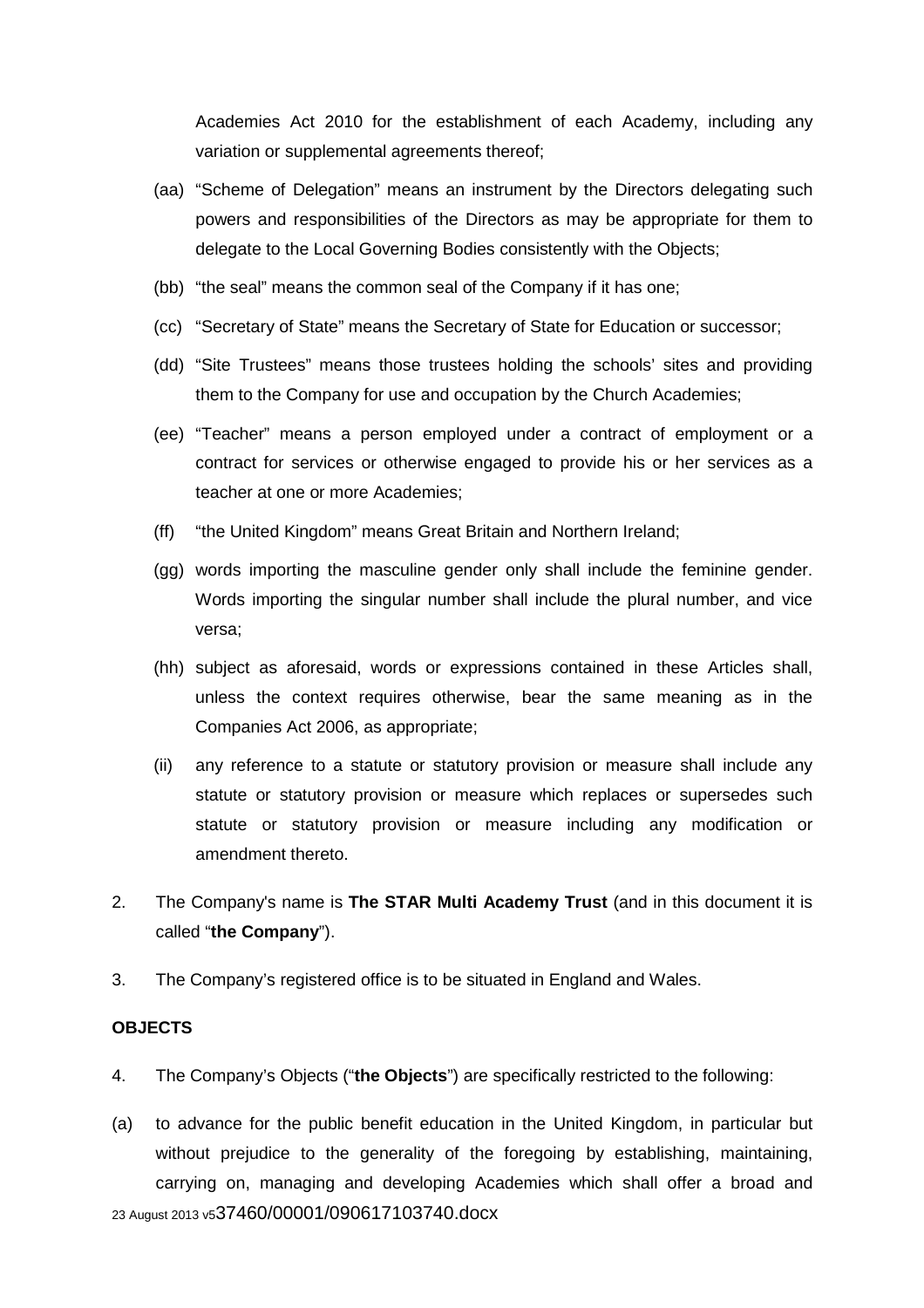balanced curriculum and which shall include:

- (i) Church of England schools designated as such which shall be conducted in accordance with the principles, practices and tenets of the Church of England both generally and in particular in relation to arranging for religious education and daily acts of worship, and having regard to any advice issued by the Diocesan Board of Education; and
- (ii) other Academies whether with or without a designated religious character; but in relation to each of the Academies to recognise and support their individual ethos, whether or not designated Church of England.
- (b) Purely as ancillary to 4(a) promoting for the benefit of the inhabitants of the areas in which the Academies are situated the provision of facilities for recreation or other leisure time occupation of individuals who have need of such facilities by reason of their youth, age, infirmity or disablement, financial hardship or social and economic circumstances or for the public at large in the interests of social welfare and with the object of improving the condition of life of the said inhabitants, provided that any such use of facilities at Church Academies will not facilitate a breach of the trusts upon which the Site Trustees hold the school site.
- 5. In furtherance of the Objects but not further or otherwise the Company may exercise the following powers:
	- (a) to draw, make, accept, endorse, discount, execute and issue promissory notes, bills, cheques and other instruments, and to operate bank accounts in the name of the Company;
	- (b) to raise funds and to invite and receive contributions provided that in raising funds the Company shall not undertake any substantial permanent trading activities and shall conform to any relevant statutory regulations;
	- (c) (subject to such further consents as may be required by law or as may be required from the Site Trustees as landlords/licensors of the Church Academies where this is the case) to acquire, alter, improve and charge or otherwise dispose of property;
	- (d) subject to Article 6 below to employ such staff, as are necessary for the proper pursuit of the Objects (including the maintenance of an effective Church of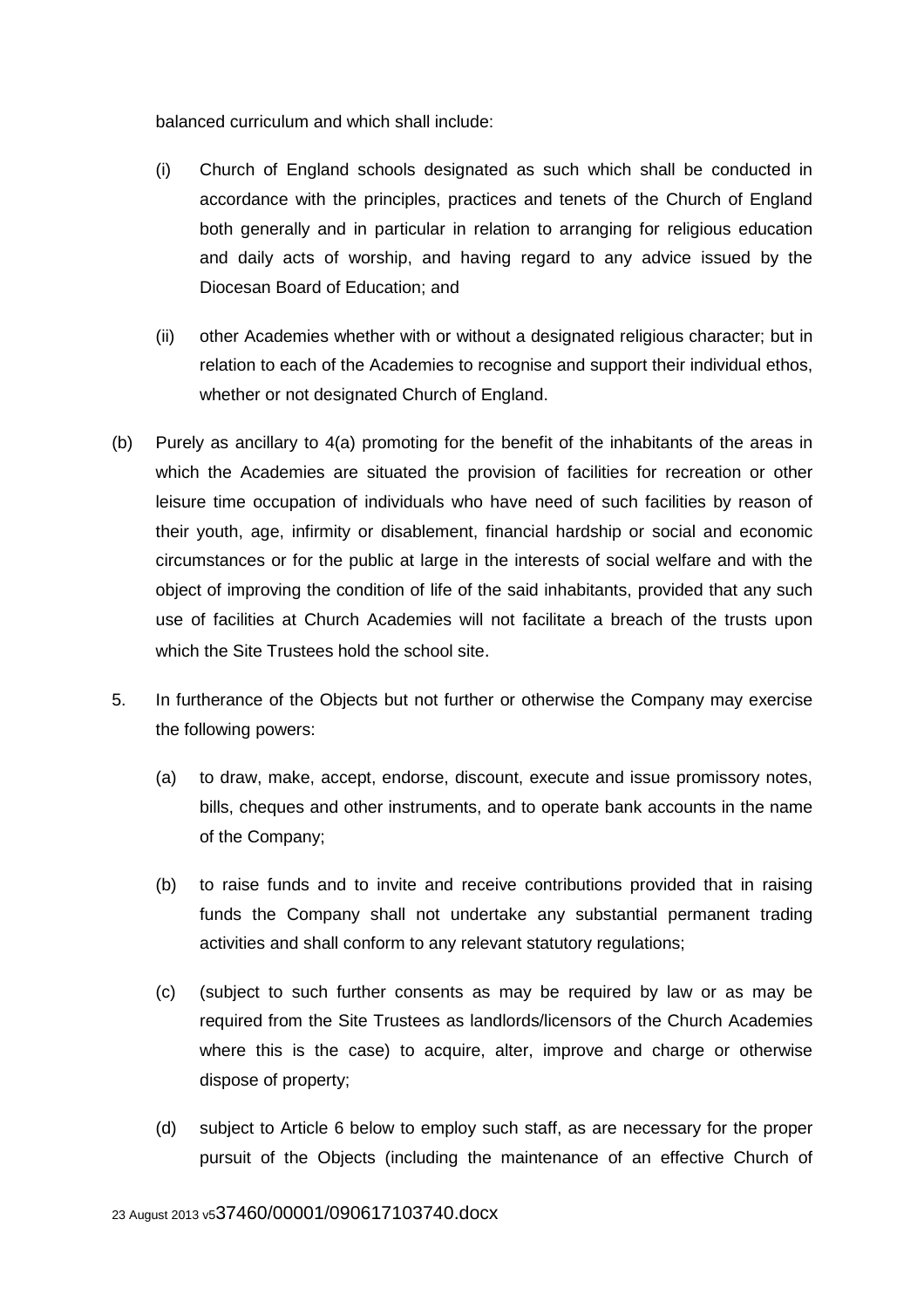England ethos in relation to Academies falling within Article 4(i)) and to make all reasonable and necessary provision for the payments of pensions and superannuation to staff and their dependants;

- (e) to establish or support, whether financially or otherwise, any charitable trusts, associations or institutions formed for all or any of the Objects;
- (f) to co-operate with other charities, other independent schools, schools maintained by a local authority, 16-19 Academies, alternative provision Academies, institutions within the further education sector, voluntary bodies and statutory authorities operating in furtherance of the Objects and to exchange information and advice with them;
- (g) to pay out of funds of the Company the costs, charges and expenses of and incidental to the formation and registration of the Company;
- (h) to establish, maintain, carry on, manage and develop the Academies at locations to be determined by the Directors;
- (i) to offer scholarships, exhibitions, prizes and awards to pupils and former pupils, and otherwise to encourage and assist pupils and former pupils;
- (j) to provide educational facilities and services to students of all ages and the wider community for the public benefit;
- (k) to carry out research into the development and application of new techniques in education and to their approach to curriculum development and delivery and to publish the results of such research, and to develop means of benefiting from application of the experience of industry, commerce, other schools and the voluntary sector to the education of pupils in academies;
- (l) subject to such consents as may be required from the Site Trustees as landlords/licensors of the Church Academies where this is the case or otherwise required by law and/or by any contract entered into by or on behalf of the Company, to borrow and raise money for the furtherance of the Objects in such manner and on such security as the Company may think fit;
- (m) to deposit or invest any funds of the Company not immediately required for the furtherance of its Objects (but to invest only after obtaining such advice from a financial expert as the Directors consider necessary and having regard to the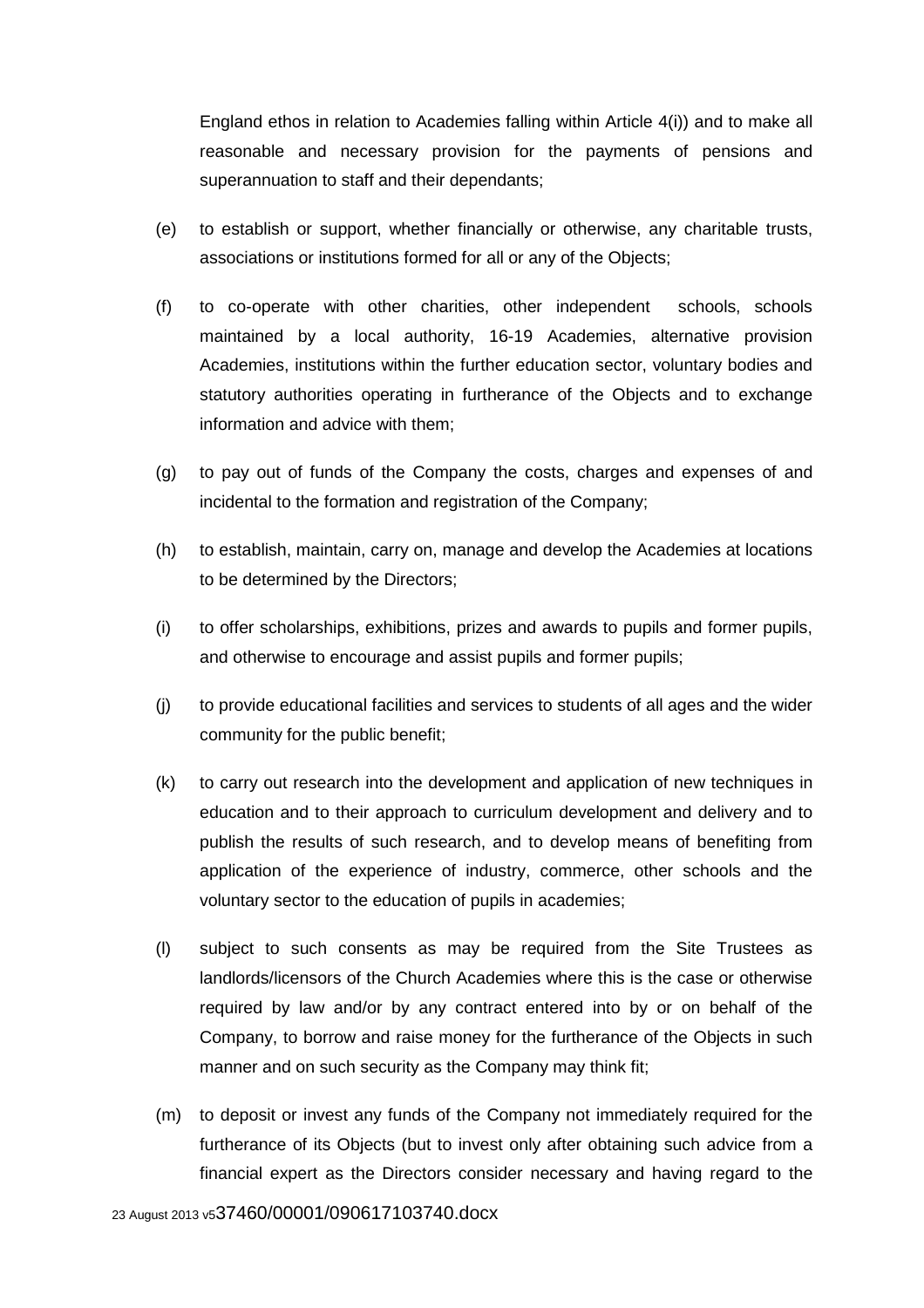suitability of investments and the need for diversification);

- (n) to delegate the management of investments to a financial expert, but only on terms that:
	- (i) the investment policy is set down in writing for the financial expert by the Directors;
	- (ii) every transaction is reported promptly to the Directors;
	- (iii) the performance of the investments is reviewed regularly with the Directors;
	- (iv) the Directors are entitled to cancel the delegation arrangement at any time;
	- (v) the investment policy and the delegation arrangement are reviewed at least once a year;
	- (vi) all payments due to the financial expert are on a scale or at a level which is agreed in advance and are notified promptly to the Directors on receipt; and
	- (vii) the financial expert must not do anything outside the powers of the Directors;
- (o) to arrange for investments or other property of the Company to be held in the name of a nominee company acting under the control of the Directors or of a financial expert acting under their instructions, and to pay any reasonable fee required;
- (p) to provide indemnity insurance to Directors and the members of any Local Governing Body (to the extent necessary) in accordance with, and subject to the conditions of section 232 to 235 of the Companies Act 2006, section 189 of the Charities Act 2011 or any other provision of law applicable to charitable companies and any such indemnity is limited accordingly;
- (q) to establish subsidiary companies to carry on any trade or business for the purpose of raising funds for the Company;
- (r) to do all such other lawful things as are necessary for or are incidental to or conducive to the achievement of the Objects and appropriate to the religious character of the Academy.
- 6.1 The income and property of the Company shall be applied solely towards the promotion of the Objects.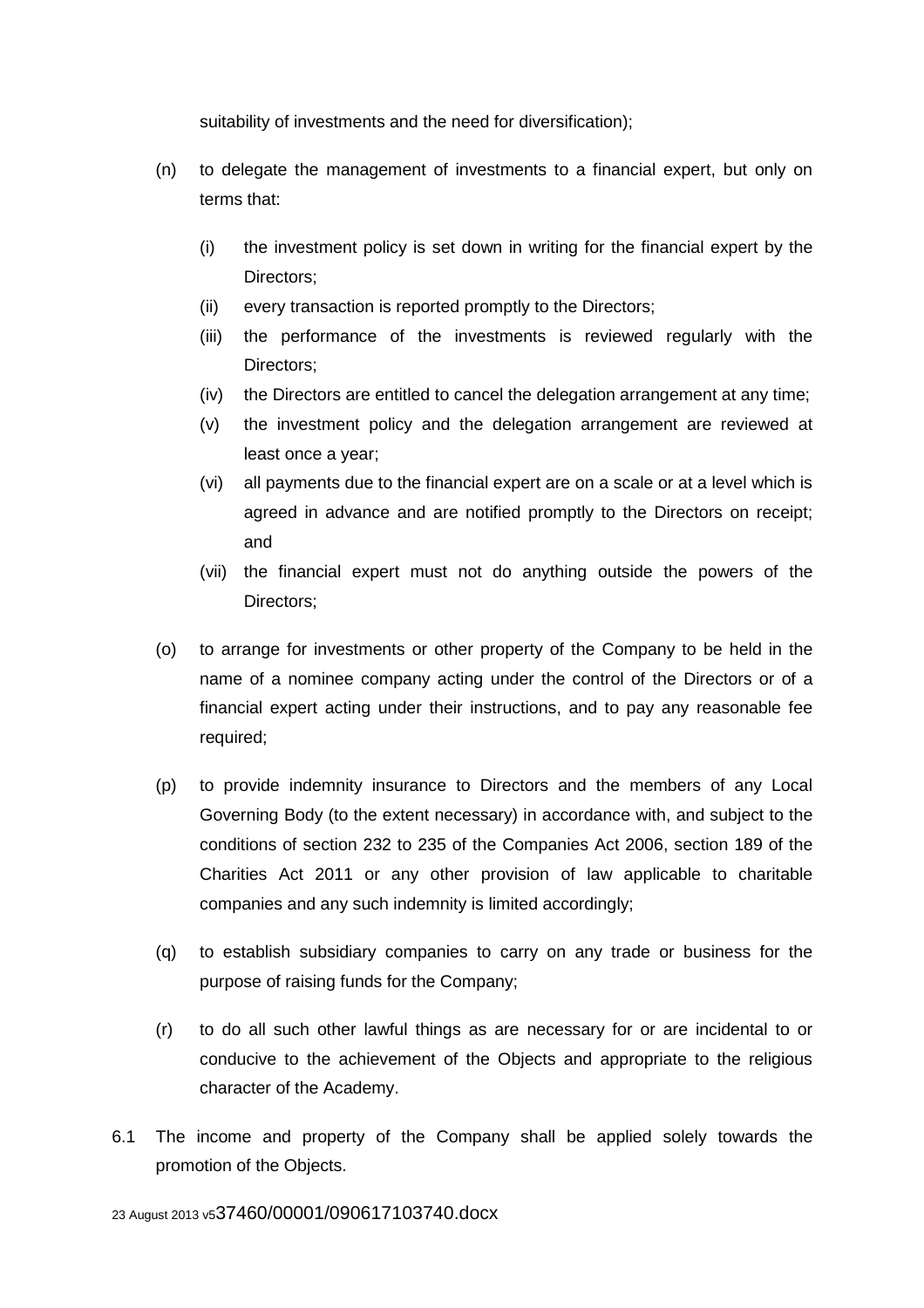- 6.2 None of the income or property of the Company may be paid or transferred directly or indirectly by way of dividend bonus or otherwise by way of profit to any member of the Company. Nonetheless a Member of the Company who is not also a Director may:
	- (a) benefit as a beneficiary of the Company;
	- (b) be paid reasonable and proper remuneration for any goods or services supplied to the Company;
	- (c) be paid rent for premises let by the Member of the Company if the amount of the rent and other terms of the letting are reasonable and proper; and
	- (d) be paid interest on money lent to the Company at a reasonable and proper rate, such rate not to exceed 2 per cent per annum below the base lending rate of a UK clearing bank selected by the Directors, or 0.5%, whichever is the higher.
- 6.3 A Director may benefit from any indemnity insurance purchased at the Company's expense to cover the liability of the Directors which by virtue of any rule of law would otherwise attach to them in respect of any negligence, default or breach of trust or breach of duty of which they may be guilty in relation to the Company: provided that any such insurance shall not extend to:
	- (i) any claim arising from any act or omission which Directors knew to be a breach of trust or breach of duty or which was committed by the Directors in reckless disregard to whether it was a breach of trust or breach of duty or not; and,
	- (ii) provided also that any such insurance shall not extend to the costs of any unsuccessful defence to a criminal prosecution brought against the Directors in their capacity as directors of the Company.

Further, this Article does not authorise a Director to benefit from any indemnity insurance that would be rendered void by any provision of the Companies Act 2006, the Charities Act 2011 or any other provision of law.

- 6.4 A company, which has shares listed on a recognised stock exchange and of which any one Director holds no more than 1% of the issued capital of that company, may receive fees, remuneration or other benefit in money or money's worth from the Company.
- 23 August 2013 v537460/00001/090617103740.docx 6.5 A Director may at the discretion of the Directors be reimbursed from the property of the Company for reasonable expenses properly incurred by him or her when acting on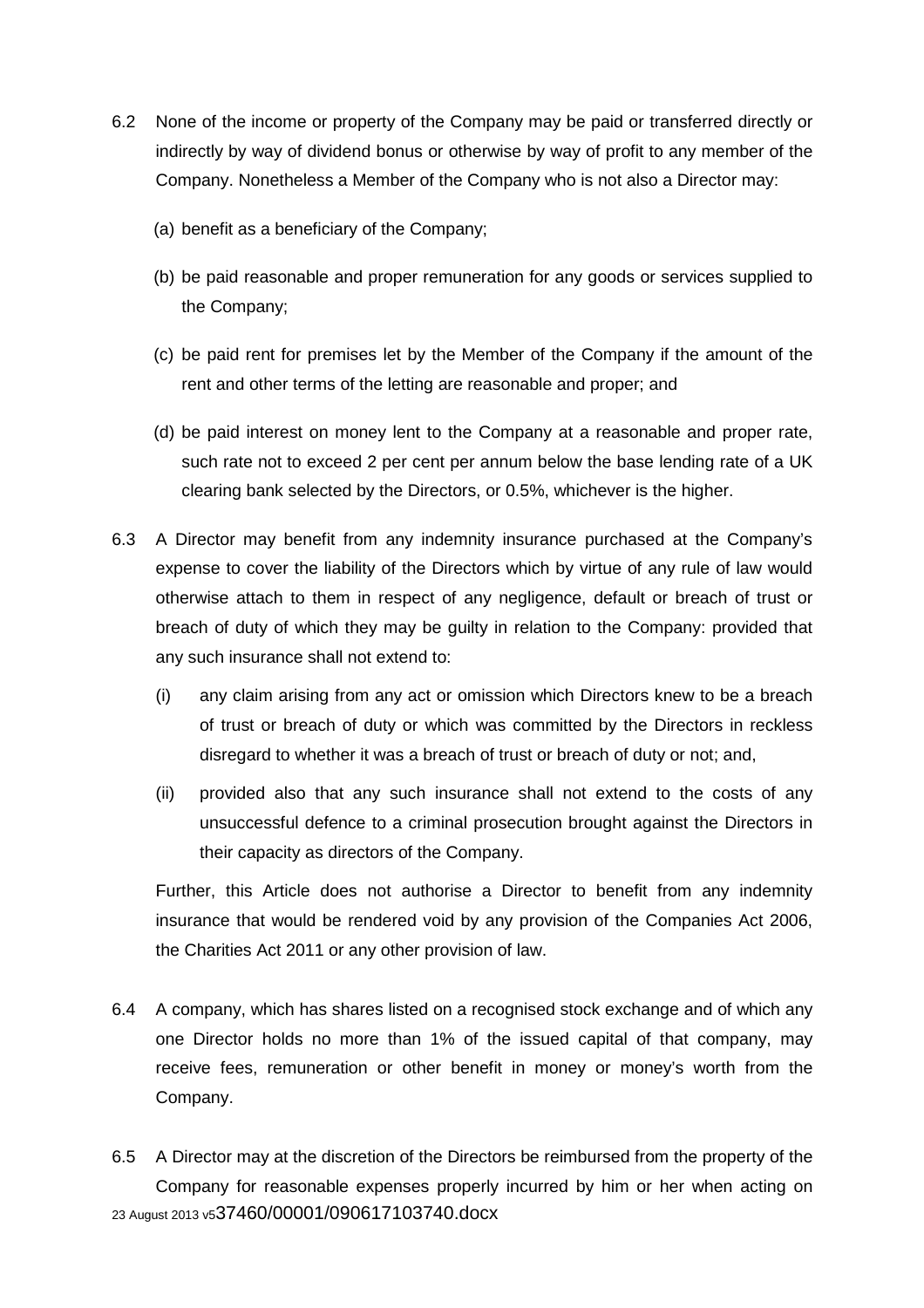behalf of the Company, but excluding expenses in connection with foreign travel.

6.6 No Director may:

- (a) buy any goods or services from the Company on terms preferential to those applicable to members of the public;
- (b) sell goods, services, or any interest in land to the Company;
- (c) be employed by, or receive any remuneration from the Company other than the Chief Executive Officer;
- (d) receive any other financial benefit from the Company unless:
	- (i) the payment is permitted by Article 6.7 and the Directors follow the procedure and observe the conditions set out in Article 6.8; or
	- (ii) the Directors obtain the prior written approval of the Charity Commission and fully comply with any procedures it prescribes.
- 6.7 Subject to Article 6.8, a Director may:
	- (a) receive a benefit from the Company in the capacity of a beneficiary of the Company;
	- (b) be employed by the Company or enter into a contract for the supply of goods or services to the Company, other than for acting as a Director;
	- (c) receive interest on money lent to the Company at a reasonable and proper rate not exceeding 2% per annum below the base rate of a clearing bank to be selected by the Directors, or 0.5%, whichever is the higher; and
	- (d) receive rent for premises let by the Director to the Company if the amount of the rent and the other terms of the lease are reasonable and proper.
- 6.8 The Company and its Directors may only rely upon the authority provided by Article 6.7 if each of the following conditions is satisfied:
	- (a) the remuneration or other sums paid to the Director do not exceed an amount that is reasonable in all the circumstances.
	- (b) the Director is absent from the part of any meeting at which there is discussion of: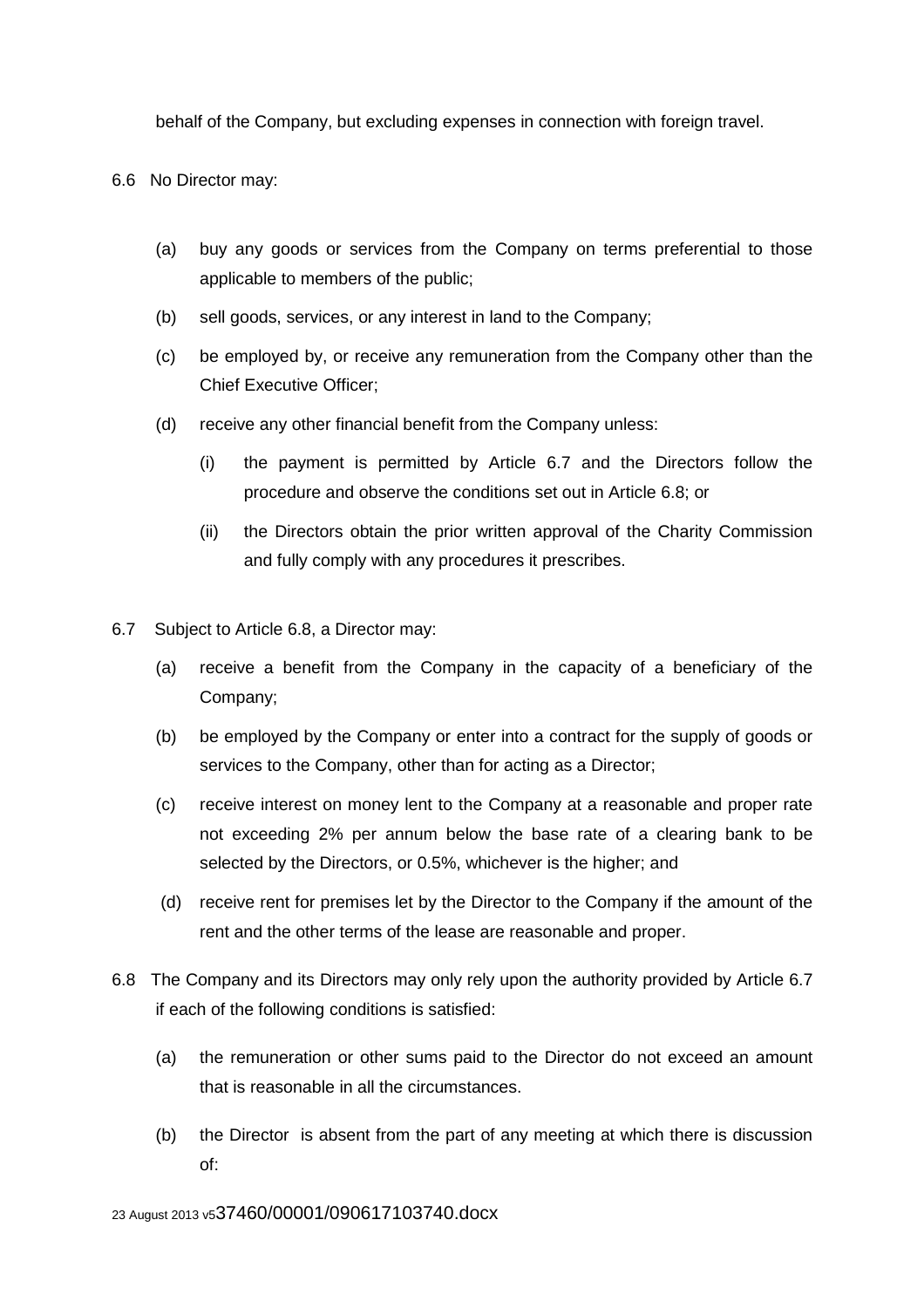- (i) his or her employment, remuneration, or any matter concerning the contract, payment or benefit; or
- (ii) his or her performance in the employment, or his or her performance of the contract; or
- (iii) any proposal to enter into any other contract or arrangement with him or her or to confer any benefit upon him or her that would be permitted under Article 6.7; or
- (iv) any other matter relating to a payment or the conferring of any benefit permitted by Article 6.7,
- (c) the Director does not vote on any such matter and is not to be counted when calculating whether a quorum of Directors is present at the meeting;
- (d) save in relation to employing or contracting with the Chief Executive Officer the other Directors are satisfied that it is in the interests of the Company to employ or to contract with that Director rather than with someone who is not a Director. In reaching that decision the Directors must balance the advantage of employing a Director against the disadvantages of doing so (especially the loss of the Director's services as a result of dealing with the Director's conflict of interest);
- (e) the reason for their decision is recorded by the Directors in the minute book; and
- (f) a majority of the Directors then in office have received no such payments or benefit.
- 6.8A The provision in Article 6.6(c) that no Director may be employed by or receive any remuneration from the Company (other than the Chief Executive Officer) does not apply to an employee of the Company who is subsequently elected or appointed as a Director save that this Article shall only allow such a Director to receive remuneration or benefit from the Company in his or her capacity as an employee of the Company and provided that the procedure as set out in Articles  $6.8(b)(i)$ , (ii) and  $6.8(c)$  is followed.

## 6.9 In Articles 6.2 - 6.9:

- (a) "company" shall include any company in which the Company:
	- holds more than 50% of the shares; or
- 23 August 2013 v537460/00001/090617103740.docx • controls more than 50% of the voting rights attached to the shares; or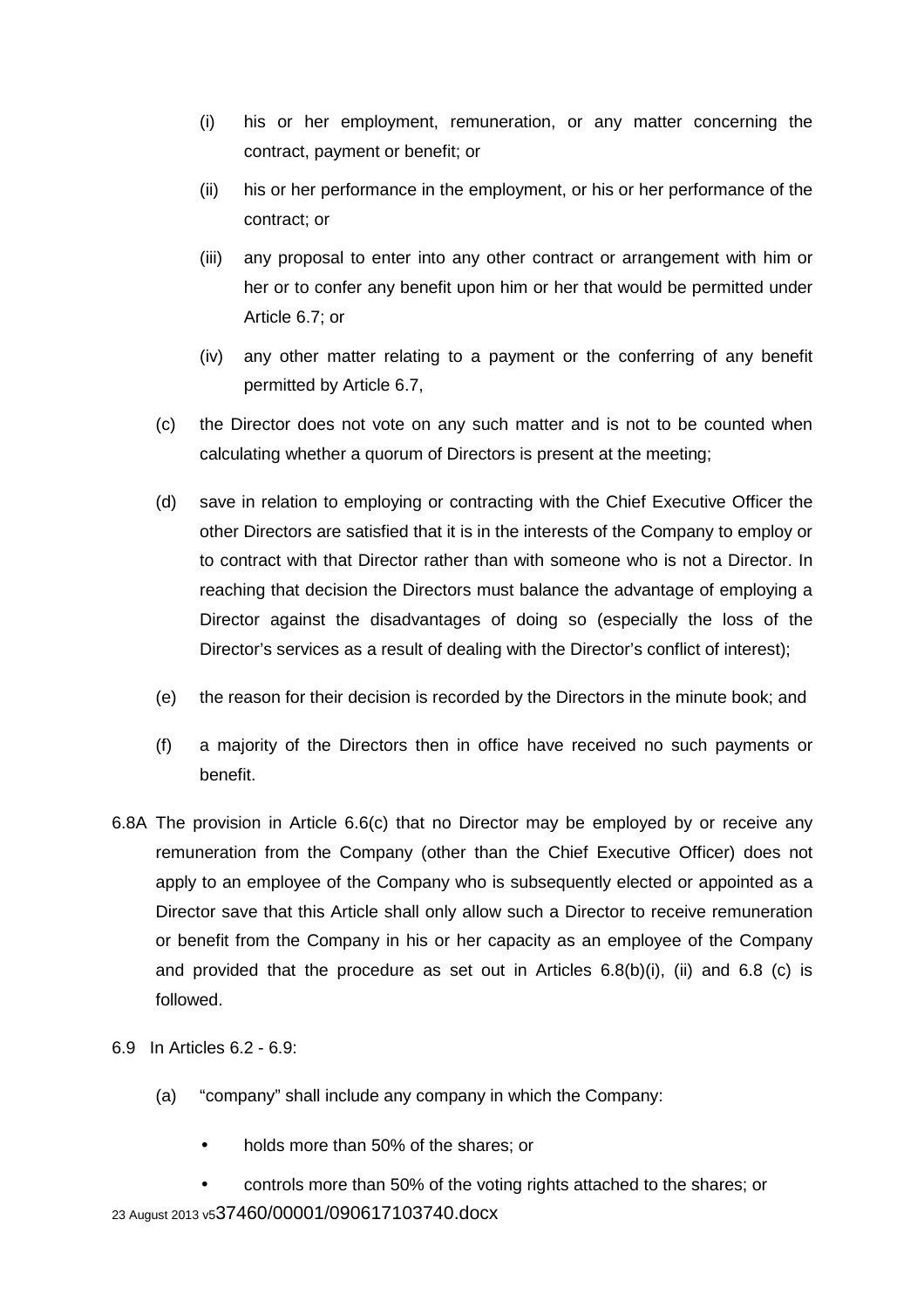- has the right to appoint one or more Directors to the Board of the Company;
- (b) "Director" shall include any child, stepchild, parent, grandchild, grandparent, brother, sister or spouse of the Director or any person living with the Director as his or her partner;
- (c) the employment or remuneration of a Director includes the engagement or remuneration of any firm or company in which the Director is:
	- (i) a partner;
	- (ii) an employee;
	- (iii) a consultant;
	- (iv) a director;
	- (v) a member; or
	- (vi) a shareholder, unless the shares of the company are listed on a recognised stock exchange and the Director holds less than 1% of the issued capital.
- 7. The liability of the members of the Company is limited.
- 8. Every Member of the Company undertakes to contribute such amount as may be required (not exceeding £10) to the Company's assets if it should be wound up while he or she is a Member or within one year after he or she ceases to be a Member, for payment of the Company's debts and liabilities before he or she ceases to be a Member, and of the costs, charges and expenses of winding up, and for the adjustment of the rights of the contributories among themselves.
- 9. If the Company is wound up or dissolved and after all its debts and liabilities (including any under section 2 of the Academies Act 2010) have been satisfied there remains any property it shall not be paid to or distributed among the Members of the Company, but shall be given or transferred to some other charity or charities having objects similar to the Objects which prohibits the distribution of its or their income and property to an extent at least as great as is imposed on the Company by Article 6 above, chosen by the Members of the Company at or before the time of dissolution and if that cannot be done then to some other charitable object.
- 10. No alteration or addition shall be made to or in the provisions of the Memorandum and/or Articles without the written consent of the Diocesan Board of Education. No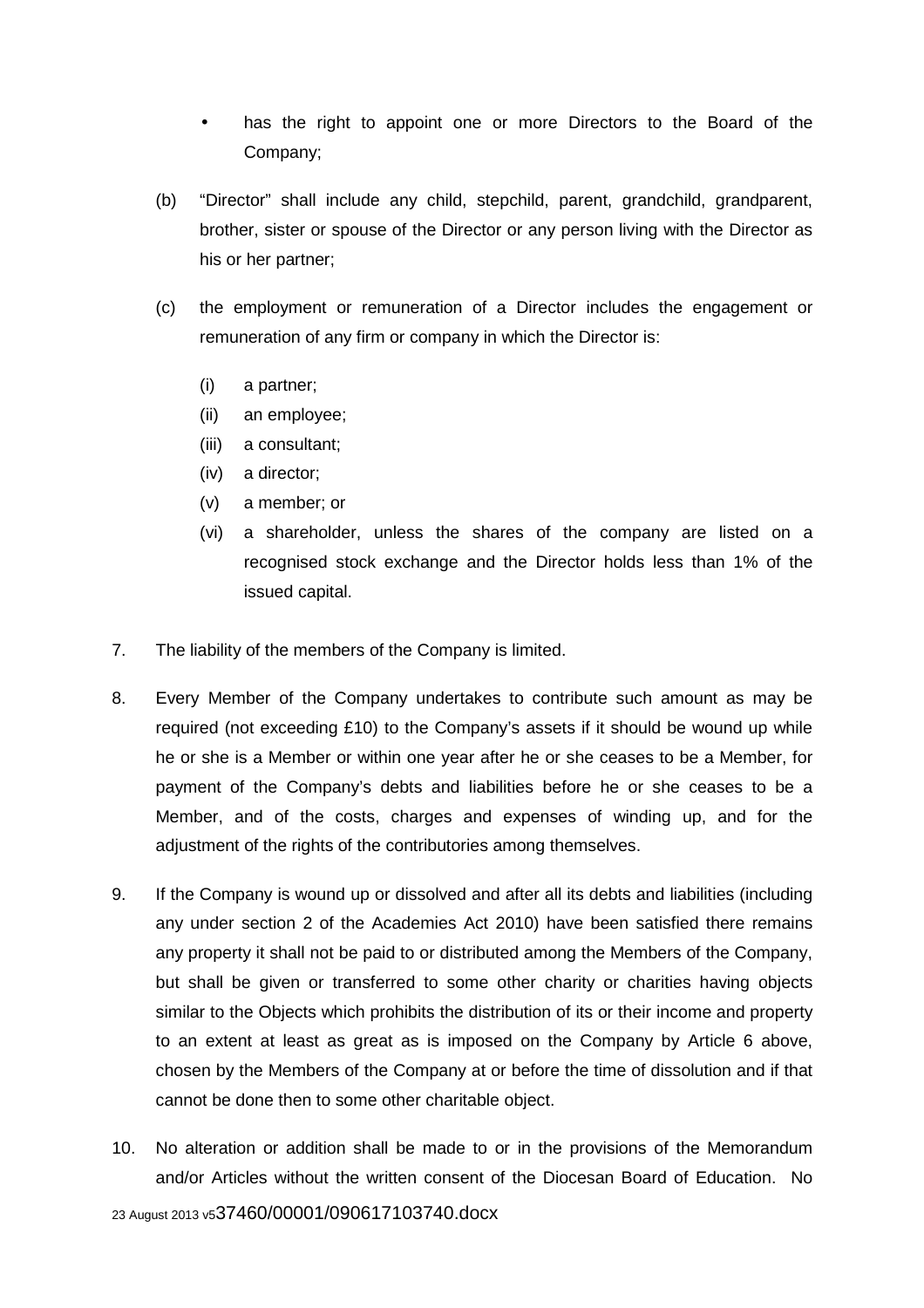alteration or addition to these Articles which would or is likely to affect the governance or Church of England ethos of any Church Academy shall be made without the written consent of the Site Trustees of the relevant Church Academy or Academies.

11. No alteration or addition shall be made to or in the provisions of the Articles which would have the effect (a) that the Company would cease to be a company to which section 60 of the Companies Act 2006 applies; or (b) that the Company would cease to be a charity.

## **MEMBERS**

- 12. The Members of the Company shall comprise the signatories to the Memorandum, thereafter the Members of the Company shall be no less than five in number and shall comprise the following members:
	- (a) the Diocese of York Educational Trust;
	- (b) two person appointed by the Diocese of York Educational Trust; and
	- (c) two Community Members appointed under Article 12B.
- 12A. In addition to the members appointed under Article  $12(a) (c)$ , the Members with the prior written consent of the Diocesan Board of Education, may (i) agree by passing a special resolution in writing to appoint such additional members as they think fit and (ii) may agree by passing a special resolution in writing to remove any such additional member provided that such appointment or removal is in the interests of the Company. In both cases taking full regard to these Articles (and, in particular, special regard to the Objects) and acting reasonably in all of the circumstances. The Member whose proposed removal is the subject of the resolution shall not be entitled to vote on that resolution.
- 12B. An employee of the Academy Trust cannot be a Member of the Academy Trust.
- 12C. The Members shall appoint a Community Member by passing a special resolution in writing and may agree by passing a unanimous resolution in writing to remove any such Community Member provided that such removal is in the interests of the Company. The Member whose proposed removal is the subject of the resolution shall not be entitled to vote on that resolution.
- 13. Each of the persons entitled to appoint Members in Article 12 shall have the right from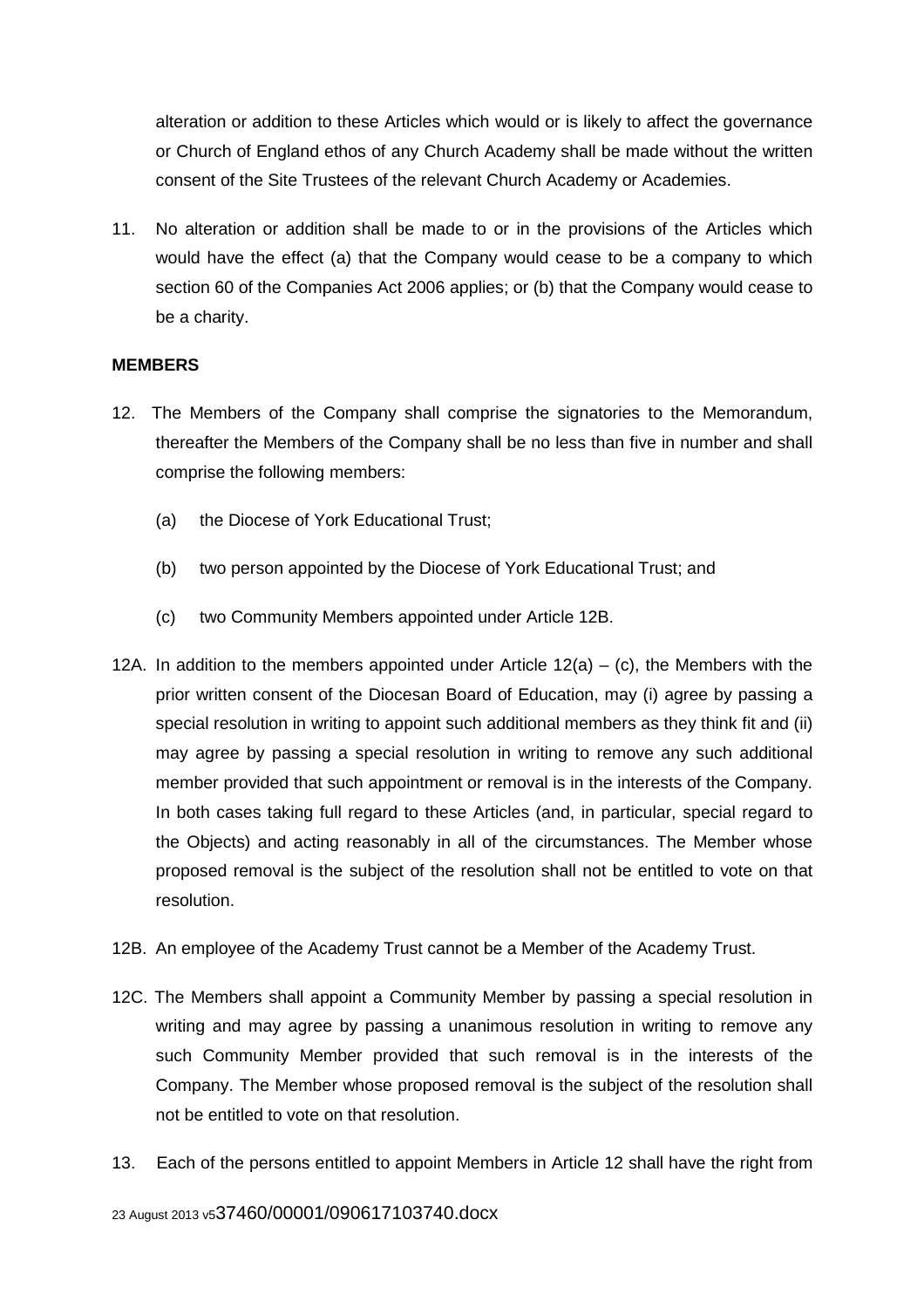time to time by written notice delivered to the Office to remove any Member appointed by them and to appoint a replacement Member to fill a vacancy whether resulting from such removal or otherwise.

- 14. If any of the persons entitled to appoint Members in Article 12:
	- (a) in the case of an individual, die or become legally incapacitated;
	- (b) in the case of a corporate entity, cease to exist and are not replaced by a successor institution; or
	- (c) becomes insolvent or makes any arrangement or composition with their creditors generally,

their right to appoint Members under these Articles shall vest in the remaining Members.

- 15. Membership will terminate automatically if:
	- (a) a Member (which is a corporate entity) ceases to exist and is not replaced by a successor institution;
	- (b) a Member (who is an individual) dies or becomes incapable by reason of illness or injury of managing and administering his or her own affairs; or
	- (c) a Member becomes insolvent or makes any arrangement or composition with that Member's creditors generally.
- 16. In exercising their rights under these Articles and the Companies Act 2006, the Members shall not do anything or take any action which would cause the Academy Trust to contravene its Objects.
- 17. Every person nominated to be a Member of the Company shall either sign a written consent to become a Member or sign the register of Members on becoming a Member.
- 18. Any Member may resign provided that after such resignation the number of Members is not less than five. A Member shall cease to be one immediately on the receipt by the Company of a notice in writing signed by the person or persons entitled to remove him or her under Articles 13 or 16 provided that no such notice shall take effect when the number of Members is less than five unless it contains or is accompanied by the appointment of a replacement Member.

23 August 2013 v537460/00001/090617103740.docx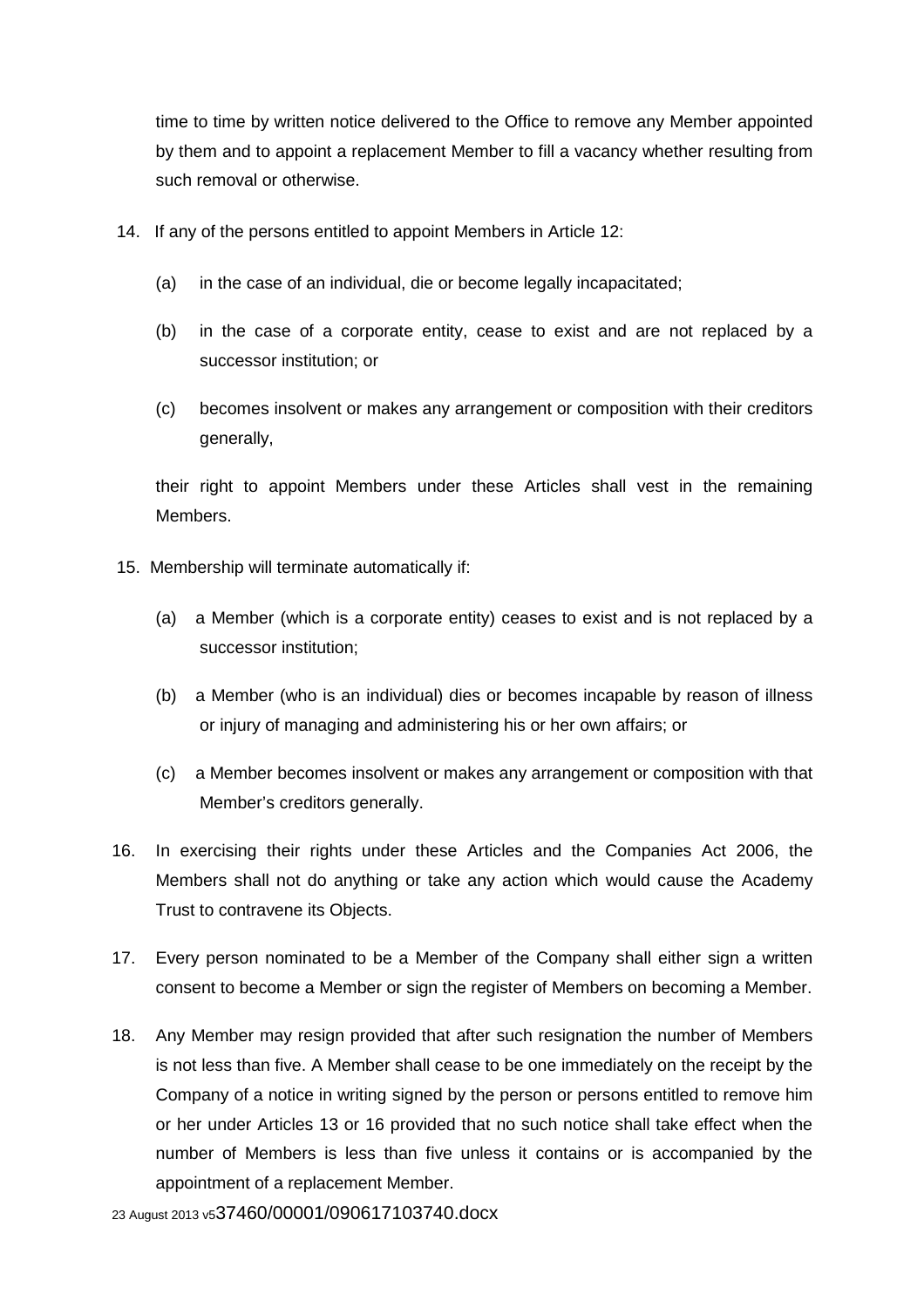#### **GENERAL MEETINGS**

- 19. The Company shall hold an Annual General Meeting each year in addition to any other meetings in that year, and shall specify the meeting as such in the notices calling it; and not more than fifteen months shall elapse between the date of one Annual General Meeting of the Company and that of the next. Provided that so long as the Company holds its first Annual General Meeting within eighteen months of its incorporation, it need not hold it in the year of its incorporation or in the following year. The Annual General Meeting shall be held at such time and place as the Directors shall appoint. All general meetings other than Annual General Meetings shall be called General Meetings.
- 20. The Directors may call general meetings and, on the requisition of Members pursuant to the provisions of the Companies Act 2006, shall forthwith proceed to convene a general meeting in accordance with that Act. If there are not within the United Kingdom sufficient Directors to call a general meeting, any Director or any Member of the Company may call a general meeting.

## **NOTICE OF GENERAL MEETINGS**

 21. General meetings shall be called by at least fourteen clear days' notice but a general meeting may be called by shorter notice if it is so agreed by a majority in number of Members having a right to attend and vote and together representing not less than 90% of the total voting rights at that meeting.

The notice shall specify the time and place of the meeting and the general nature of the business to be transacted and, in the case of an Annual General Meeting, shall specify the meeting as such. The notice shall also state that the Member is entitled to appoint a proxy.

The notice shall be given to all the Members, to the Directors, and the auditors.

 22. The accidental omission to give notice of a meeting to, or the non-receipt of notice of a meeting by, any person entitled to receive notice shall not invalidate the proceedings at that meeting.

## **PROCEEDINGS AT GENERAL MEETINGS**

 23. No business shall be transacted at any meeting unless a quorum is present. A Member counts towards the quorum by being present either in person or by proxy.

23 August 2013 v537460/00001/090617103740.docx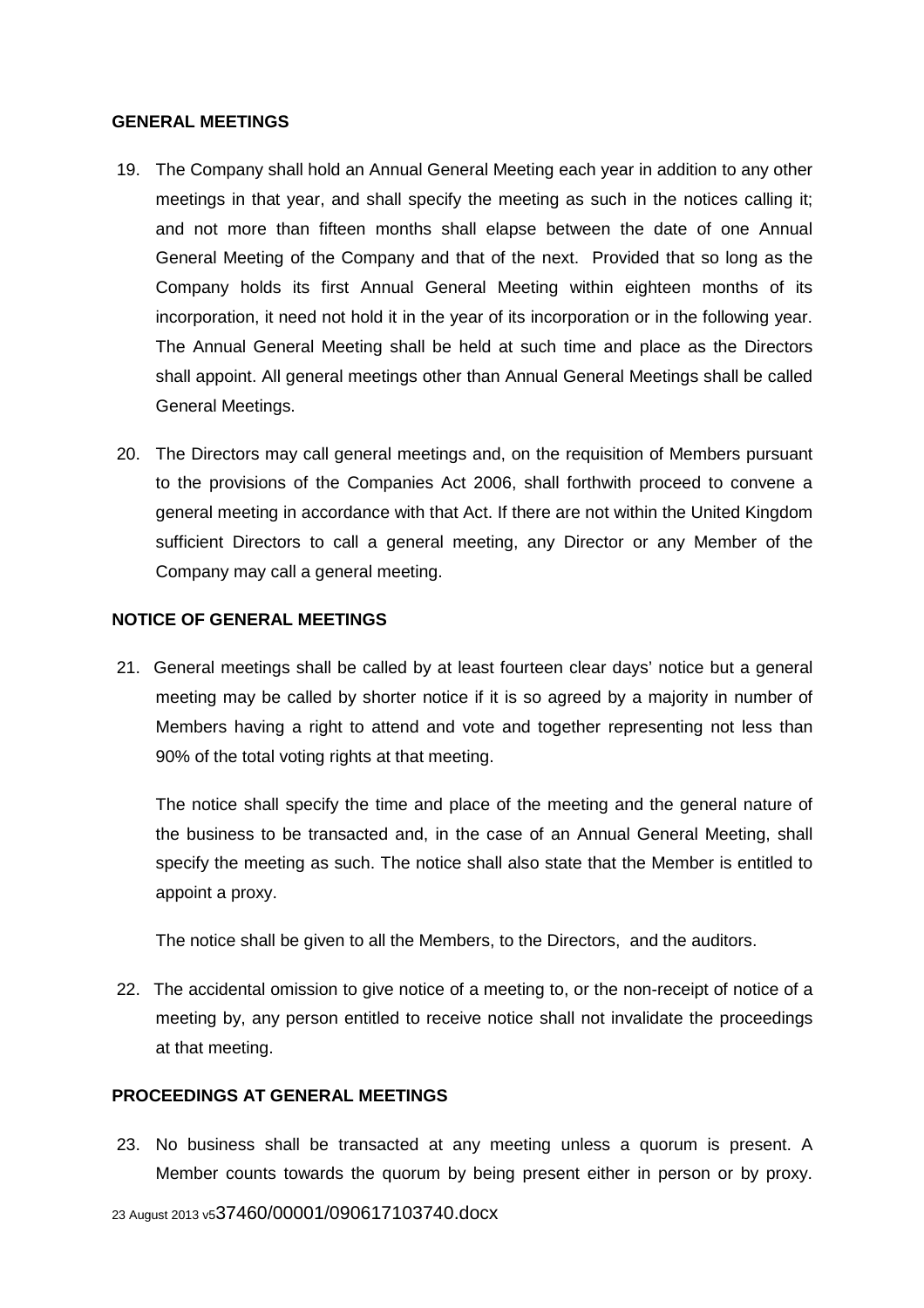Two persons entitled to vote upon the business to be transacted, each being a Member or a proxy of a Member or a duly authorised representative of a Member organisation shall constitute a quorum.

- 24. If a quorum is not present within half an hour from the time appointed for the meeting, or if during a meeting a quorum ceases to be present, the meeting shall stand adjourned to the same day in the next week at the same time and place or to such time and place as the Directors may determine.
- 25. Not used.
- 26. The Members present and entitled to vote shall choose one of their number to be chair of the meeting and such decision shall be binding on all Members and Directors present at the meeting.
- 27. A Director shall, notwithstanding that he or she is not a Member, be entitled to attend and speak at any general meeting.
- 28. The chair may, with the consent of a majority of the Members at a meeting at which a quorum is present (and shall if so directed by the meeting), adjourn the meeting from time to time and from place to place, but no business shall be transacted at any adjourned meeting other than the business which might properly have been transacted at the meeting had the adjournment not taken place. When a meeting is adjourned for fourteen days or more, at least seven clear days' notice shall be given specifying the time and place of the adjourned meeting and the general nature of the business to be transacted. Otherwise it shall not be necessary to give any such notice.
- 29. A resolution put to the vote of the meeting shall be decided on a show of hands unless before, or on the declaration of the result of the show of hands, a poll is duly demanded. Subject to the provisions of the Companies Act 2006, a poll may be demanded:
	- (a) by the chair; or
	- (b) by at least two Members having the right to vote at the meeting; or,
	- (c) by a Member or Members representing not less than one-tenth of the total voting rights of all the Members having the right to vote at the meeting.
- 30. Unless a poll is duly demanded a declaration by the chair that a resolution has been carried or carried unanimously, or by a particular majority, or lost, or not carried by a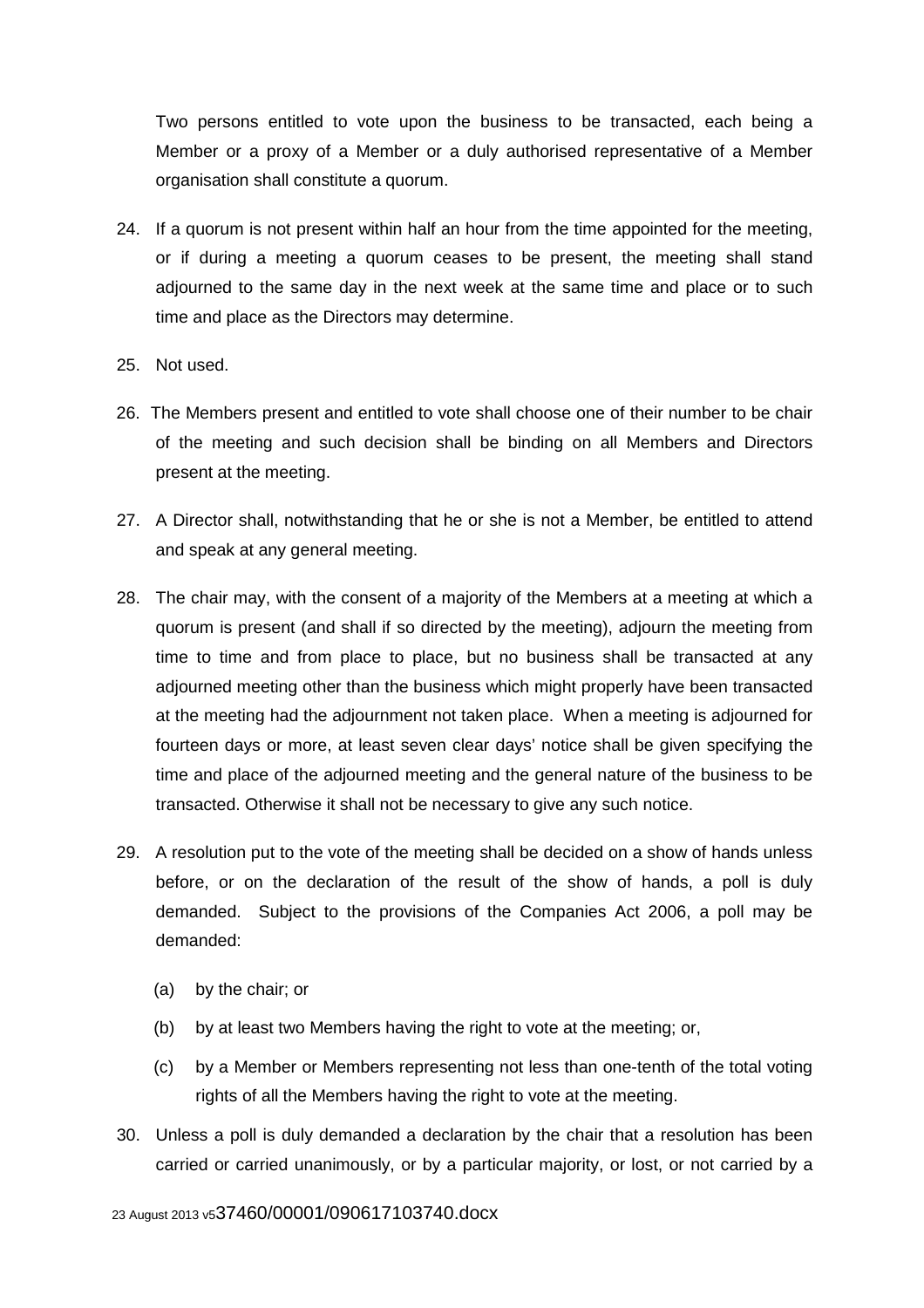particular majority and an entry to that effect in the minutes of the meeting shall be conclusive evidence of the fact without proof of the number or proportion of the votes recorded in favour of or against such resolution.

- 31. The demand for a poll may be withdrawn, before the poll is taken, but only with the consent of the chair. The withdrawal of a demand for a poll shall not invalidate the result of a show of hands declared before the demand for the poll was made.
- 32. A poll shall be taken as the chair directs and he or she may appoint scrutineers (who need not be Members) and fix a time, date and place for declaring the results. The result of the poll shall be deemed to be the resolution of the meeting at which the poll was demanded.
- 33. A poll demanded on the election of the chair or on a question of adjournment shall be taken immediately. A poll demanded on any other question shall be taken either immediately or at such time, date and place as the chair directs not being more than thirty days after the poll is demanded. The demand for a poll shall not prevent continuance of a meeting for the transaction of any business other than the question on which the poll is demanded. If a poll is demanded before the declaration of the result of a show of hands and the demand is duly withdrawn, the meeting shall continue as if the demand had not been made.
- 34. No notice need be given of a poll not taken immediately if the time and place at which it is to be taken are announced at the meeting at which it is demanded. In other cases at least seven clear days' notice shall be given specifying the time and place at which the poll is to be taken.
- 35. A resolution in writing agreed by such number of members as required if it had been proposed at a general meeting shall be as effectual as if it had been passed at a general meeting duly convened and held provided that a copy of the proposed resolution has been sent to every Member. The resolution may consist of several instruments in the like form each agreed by one or more Members.

## **VOTES OF MEMBERS**

- 36. On the show of hands every Member present in person shall have one vote. On a poll every Member present in person or by proxy shall have one vote.
- 37. Not used.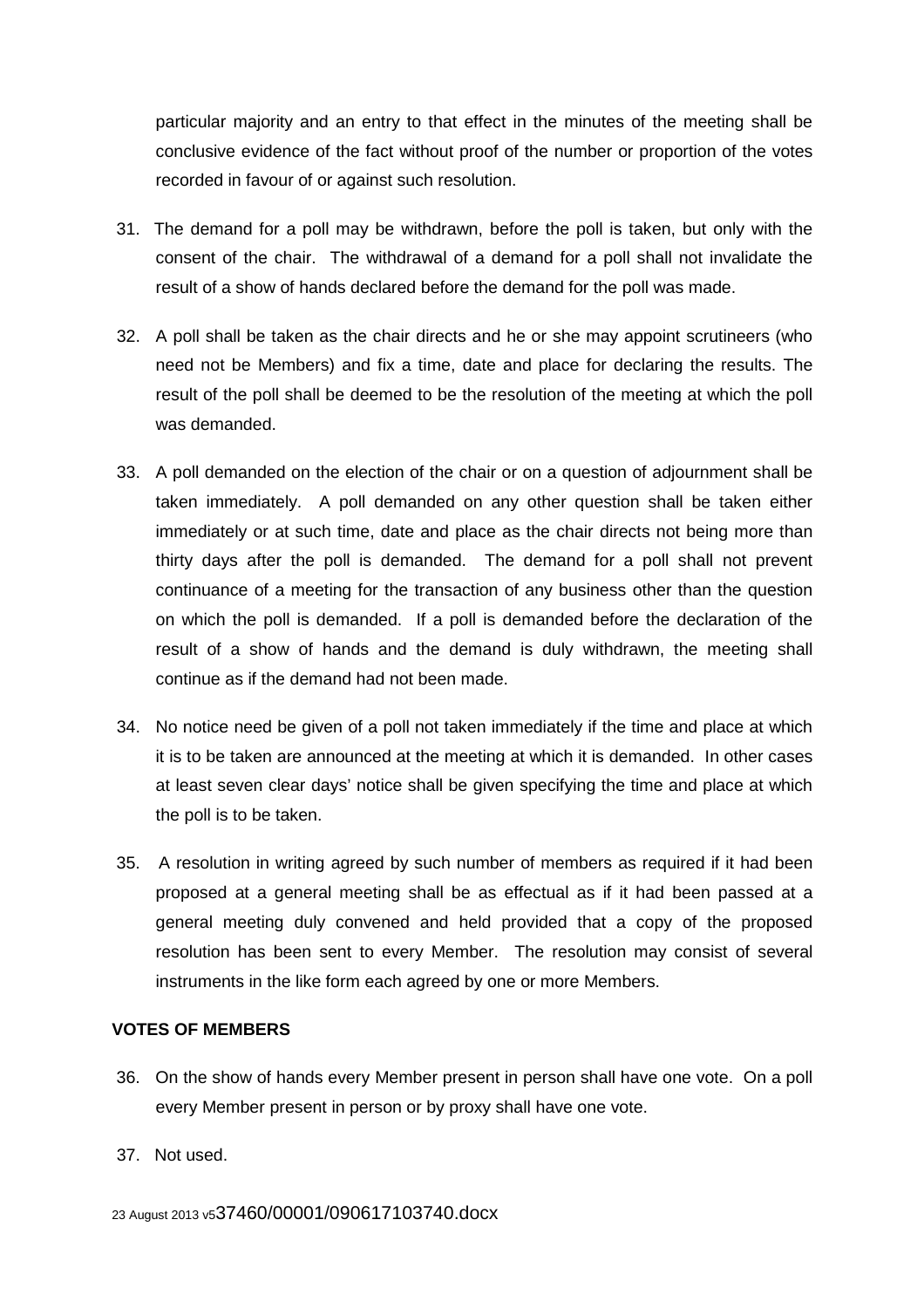- 38. No Member shall be entitled to vote at any general meeting unless all moneys then payable by him or her to the Company have been paid.
- 39. No objections shall be raised to the qualification of any person to vote at any general meeting except at the meeting or adjourned meeting at which the vote objected to is tendered, and every vote not disallowed at the meeting shall be valid. Any objection made in due time shall be referred to the chair whose decision shall be final and conclusive.
- 40. An instrument appointing a proxy shall be in writing, signed by or on behalf of the appointer and shall be in the following form (or in a form as near thereto as circumstances allow or in any other form which is usual or which the Directors may approve) -

"I/We, …….., of ………, being a Member/Members of the above named Company, hereby appoint …… of ……, or in his or her absence, …….. of ……. as my/our proxy to attend, speak and vote in my/our name[s] and on my/our behalf at the annual general meeting/ general meeting of the Company to be held on …..20[ ], and at any adjournment thereof.

Signed on ….. 20[ ]"

 41. Where it is desired to afford Members an opportunity of instructing the proxy how he or she shall act the instrument appointing a proxy shall be in the following form (or in a form as near thereto as circumstances allow or in any other form which is usual or which the Directors may approve) -

> "I/We, ……., of ……., being a Member/Members of the above-named Company, hereby appoint .... of ......., or in his or her absence, ..... of ......, as my/our proxy to attend, speak and vote in my/our name[s] and on my/our behalf at the annual general meeting/ general meeting of the Company, to be held on …. 20[ ], and at any adjournment thereof.

This form is to be used in respect of the resolutions mentioned below as follows:

Resolution No. 1 \*for \* against

Resolution No. 2 \*for \* against.

\* Strike out whichever is not desired.

23 August 2013 v537460/00001/090617103740.docx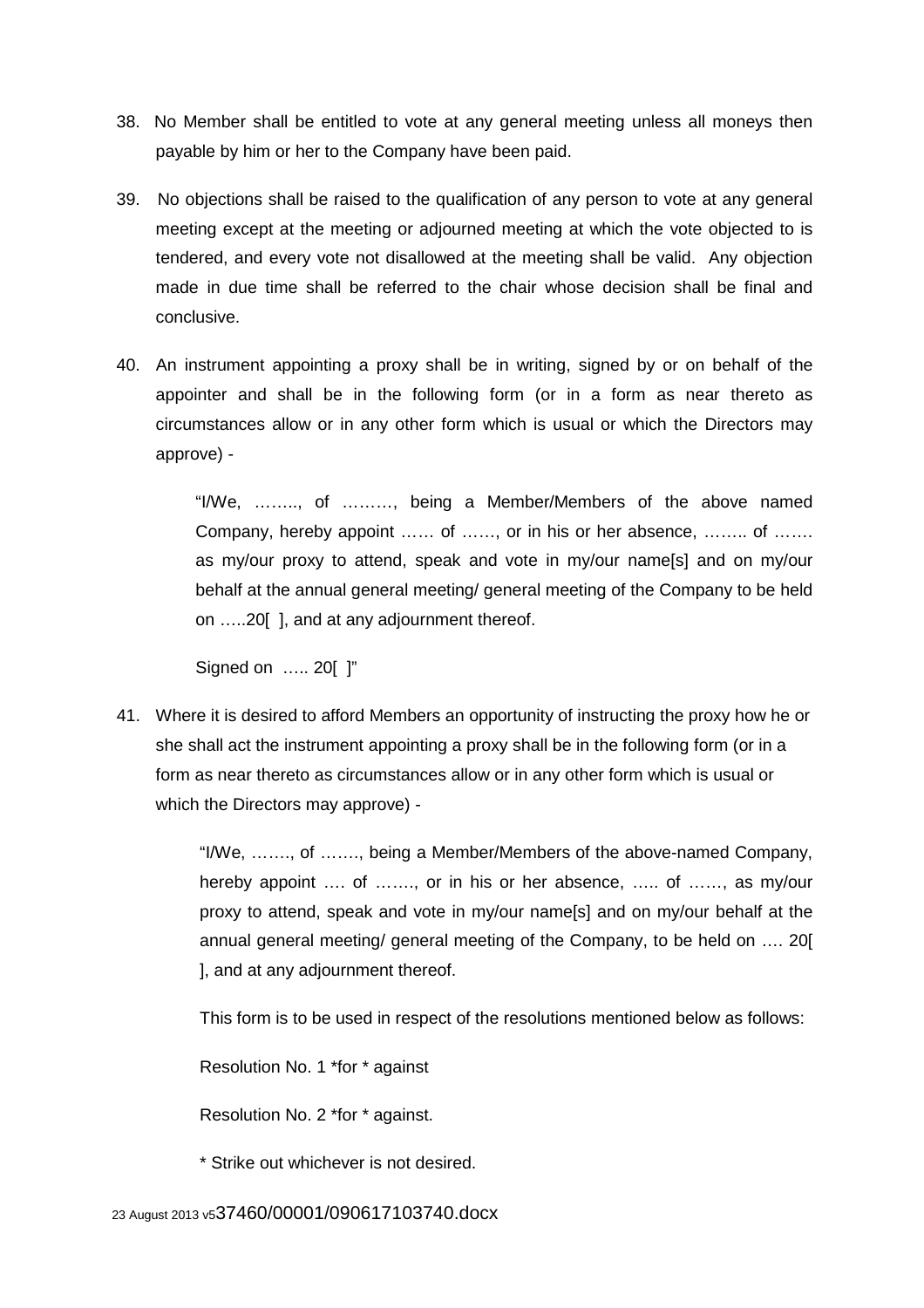Unless otherwise instructed, the proxy may vote as he or she thinks fit or abstain from voting,

Signed on …. 20[ ]"

- 42. The instrument appointing a proxy and any authority under which it is signed or a copy of such authority certified by a notary or in some other way approved by the Members may:
	- (a) be deposited at the office or at such other place within the United Kingdom as is specified in the notice convening the meeting or in any instrument of proxy sent out by the Company in relation to the meeting not less than 48 hours before the time for holding the meeting or adjourned meeting at which the person named in the instrument proposes to vote, or
	- (b) in the case of a poll taken more than 48 hours after it is demanded, be deposited as aforesaid after the poll has been demanded and not less than 24 hours before the time appointed for the taking of the poll; or
	- (c) where the poll is not taken forthwith but is taken not more than 48 hours after it was demanded, be delivered at the meeting at which the poll was demanded to the chair or to the Clerk or to any Director,

and an instrument of proxy which is not deposited or delivered in a manner so permitted shall be invalid.

- 43. A vote given or poll demanded by proxy or by the duly authorised representative of a corporation shall be valid notwithstanding the previous determination of the authority of the person voting or demanding a poll unless notice of the determination was received by the Company at the office or at such other place at which the instrument of proxy was duly deposited before the commencement of the meeting or adjourned meeting at which the vote given or the poll demanded or (or in the case of a poll taken otherwise than on the same day as the meeting or adjourned meeting) the time appointed for taking the poll.
- 23 August 2013 v537460/00001/090617103740.docx 44. Any organisation which is a Member of the Company may by resolution of its board of directors or other governing body authorise such person as it thinks fit to act as its representative at any meeting of the Company, and the person so authorised shall be entitled to exercise the same powers on behalf of the organisation which he or she represents as that organisation could exercise if it were an individual Member of the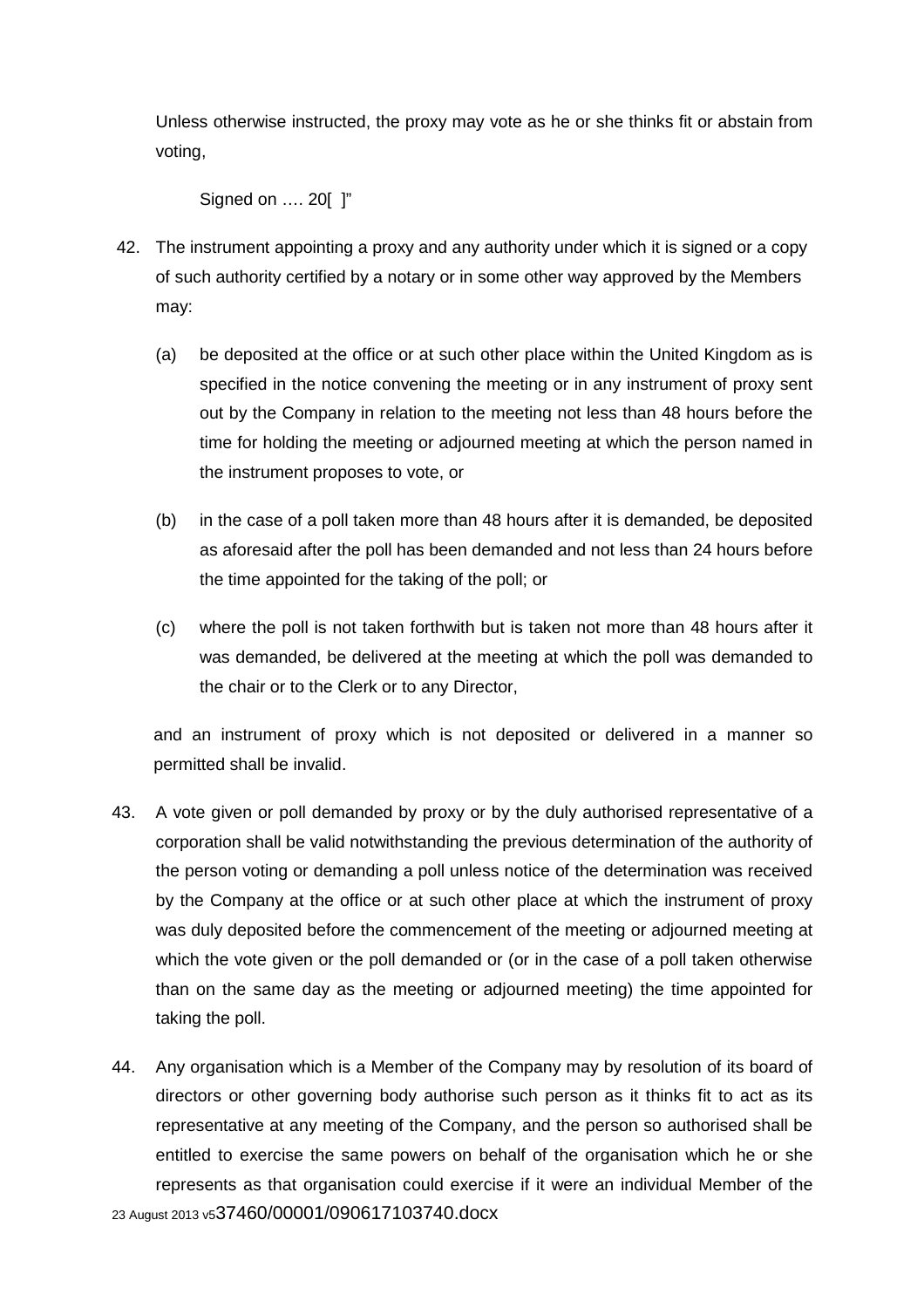Company.

## **DIRECTORS**

- 45. The number of Directors shall be not less than three, but (unless otherwise determined by ordinary resolution) shall not be subject to any maximum.
- 46. Subject to Articles 48-49, the Company shall have the following Directors:
	- (a) up to 10 Directors appointed under Article 50; and
	- (b) up to 1 Director appointed by the Diocese of York Educational Trust under Article 51;
	- (c) Parent Directors if appointed under Articles 53-56 in the event that no provision is made for parent representatives on Local Governing Bodies under Article 101A; and
	- (d) up to 2 Co-opted Directors appointed under Article 58.
- 47. Not used.
- 48. The first Directors shall be those persons named in the statement delivered pursuant to sections 9 and 12 of the Companies Act 2006.
- 49. Future Directors shall be appointed or elected, as the case may be, under these Articles. Where it is not possible for such a Director to be appointed or elected due to the fact that an Academy has not yet been established, then the relevant Article or part thereof shall not apply.

# **APPOINTMENT OF DIRECTORS**

- 50. The Members shall appoint up to 10 Directors.
- 51. The Diocese of York Educational Trust shall appoint up to 1 Director.
- 52. The Members shall ensure that the total number of Directors (including the Chief Executive Officer) who are also employees of the Company shall not exceed one third of the total number of Directors.

# **PARENT DIRECTORS**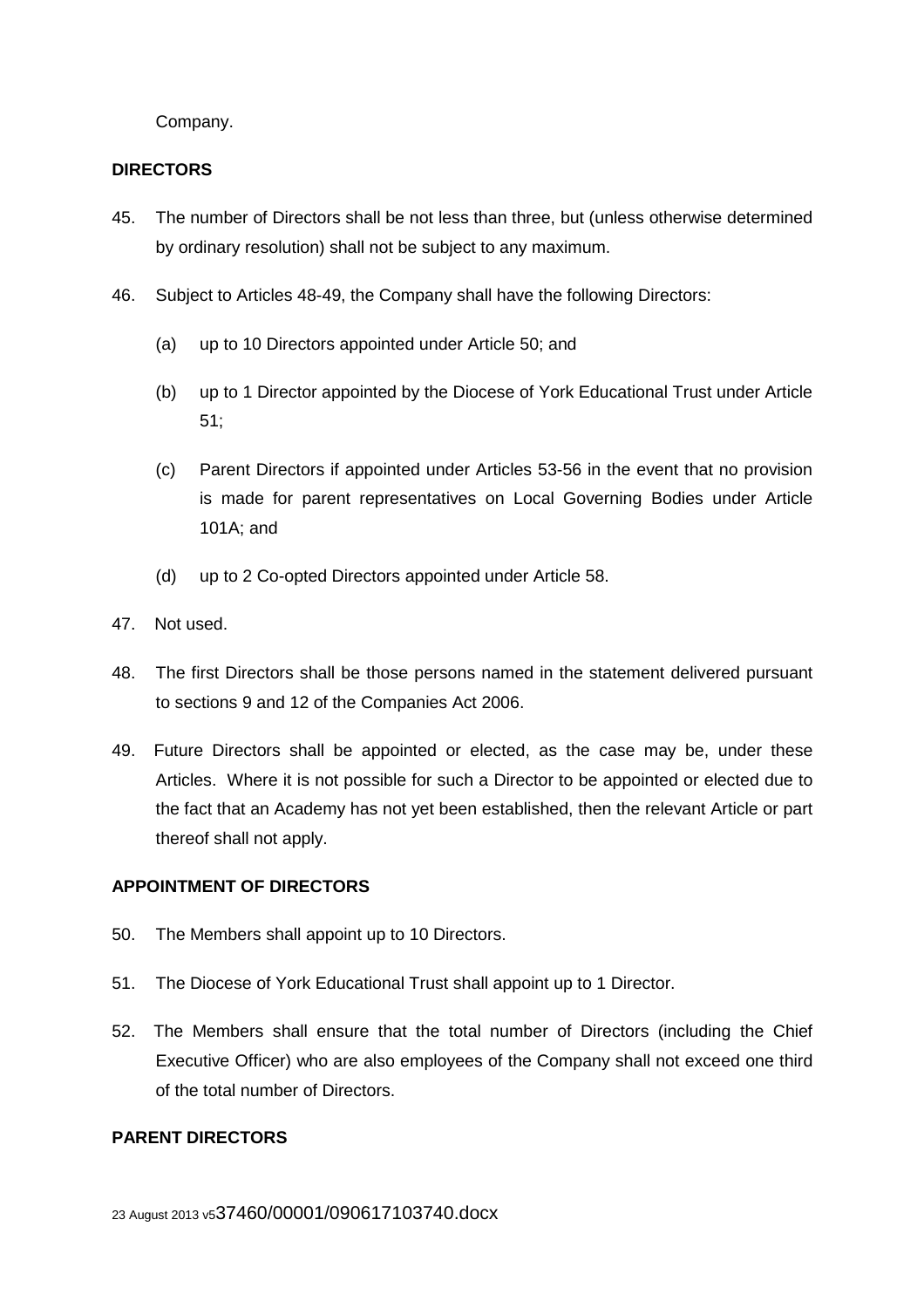- 53. In circumstances where the Directors have not appointed Local Governing Bodies in respect of the Academies as envisaged in Article 101A there shall be a minimum of 2 Parent Directors and otherwise such number as the Members shall decide who shall be appointed or elected in accordance with Articles 54 - 56.
- 54. Parent Directors and Parent members of the Local Governing Bodies or Advisory Bodies shall be elected or appointed by the parents of registered pupils at one or more of the Academies and each must be a parent at the time when he is elected or appointed.
- 54A. Notwithstanding Article 53, if no parents put themselves forward for election the number of Parent Directors and Parent members of the Local Governing Bodies or Advisory Bodies required shall be made up by Parent Directors and Parent members appointed by the Directors.
- 55. The Directors shall make all necessary arrangements for, and determine all other matters relating to, an election of the Parent Directors or Parent members of Local Governing Bodies or Advisory Bodies, including any question of whether a person is a parent of a registered pupil at one of the Academies. Any election of the Parent Directors or Parent members of the Local Governing Bodies or Advisory Bodies which is contested shall be held by secret ballot.
- 56. In appointing a Parent Director or Parent member of a Local Governing Body or Advisory Body the Directors shall appoint a person who is the parent of a registered pupil at an Academy; or where it is not reasonably practical to do so, a person who is the parent of a child of compulsory school age.

## **CHIEF EXECUTIVE OFFICER**

57. Providing that the Chief Executive Officer agrees so to act, the Members may by ordinary resolution appoint the Chief Executive Officer as a Director.

# **CO-OPTED DIRECTORS**

58. The Directors appointed under Article 50 with the consent of the Diocesan Board of Education may appoint up to 2 Co-opted Directors for such term (not exceeding four years) and otherwise upon such conditions as they shall think fit. A 'Co-opted Director' means a person who is appointed to be a Director by being Co-opted by Directors who have not themselves been so appointed. The Directors may not co-opt an employee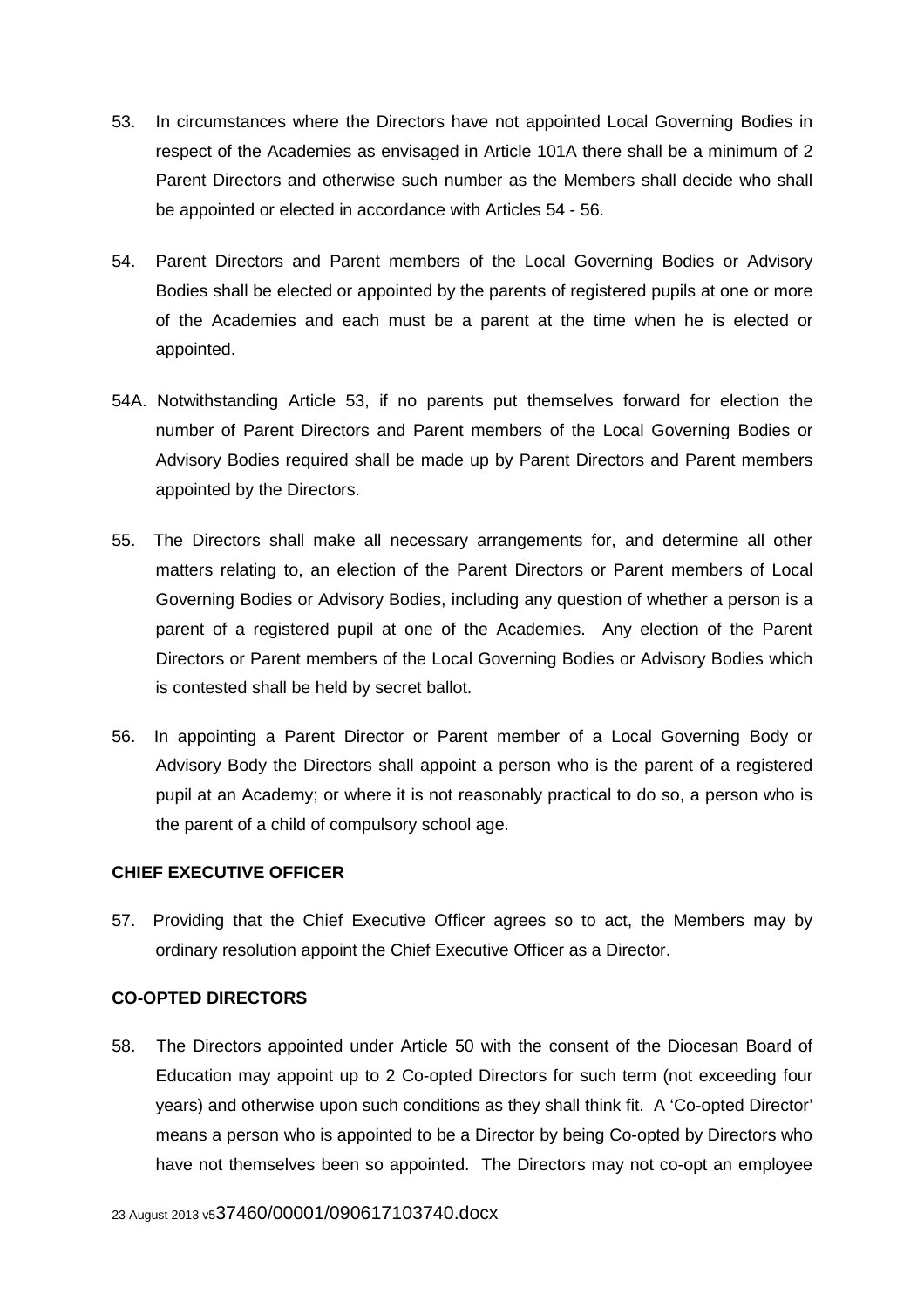of the Company as a Co-opted Director if thereby the number of Directors who are employees of the Company would exceed one third of the total number of Directors including the Chief Executive Officer.

59 - 63. Not used.

## **TERM OF OFFICE**

64. The term of office for any Director (other than Co-opted Directors under Article 58) shall be four years, save that this time limit shall not apply to the Chief Executive Officer. Subject to remaining eligible to be a particular type of Director, any Director may be reappointed or re-elected.

## **RESIGNATION AND REMOVAL**

- 65. A Director shall cease to hold office if he or she resigns his or her office by notice to the Company (but only if at least three Directors will remain in office when the notice of resignation is to take effect).
- 66. A Director shall cease to hold office if he or she is removed by the person or persons who appointed him or her. This Article does not apply in respect of a Parent Director.
- 67. Where a Director resigns his or her office or is removed from office, the Director or, where he or she is removed from office, those removing him or her, shall give written notice thereof to the Clerk.

## **DISQUALIFICATION OF DIRECTORS**

- 68. No person shall be qualified to be a Director unless he or she is aged 18 or over at the date of his or her election or appointment. No current pupil or current student of any of the Academies shall be a Director.
- 69. A Director shall cease to hold office if he or she becomes incapable by reason of illness or injury of managing or administering his or her own affairs.
- 70. A Director shall cease to hold office if he or she is absent without the permission of the Directors from all their meetings held within a period of six months and the Directors resolve that his or her office be vacated.
- 71. A person shall be disqualified from holding or continuing to hold office as a Director if: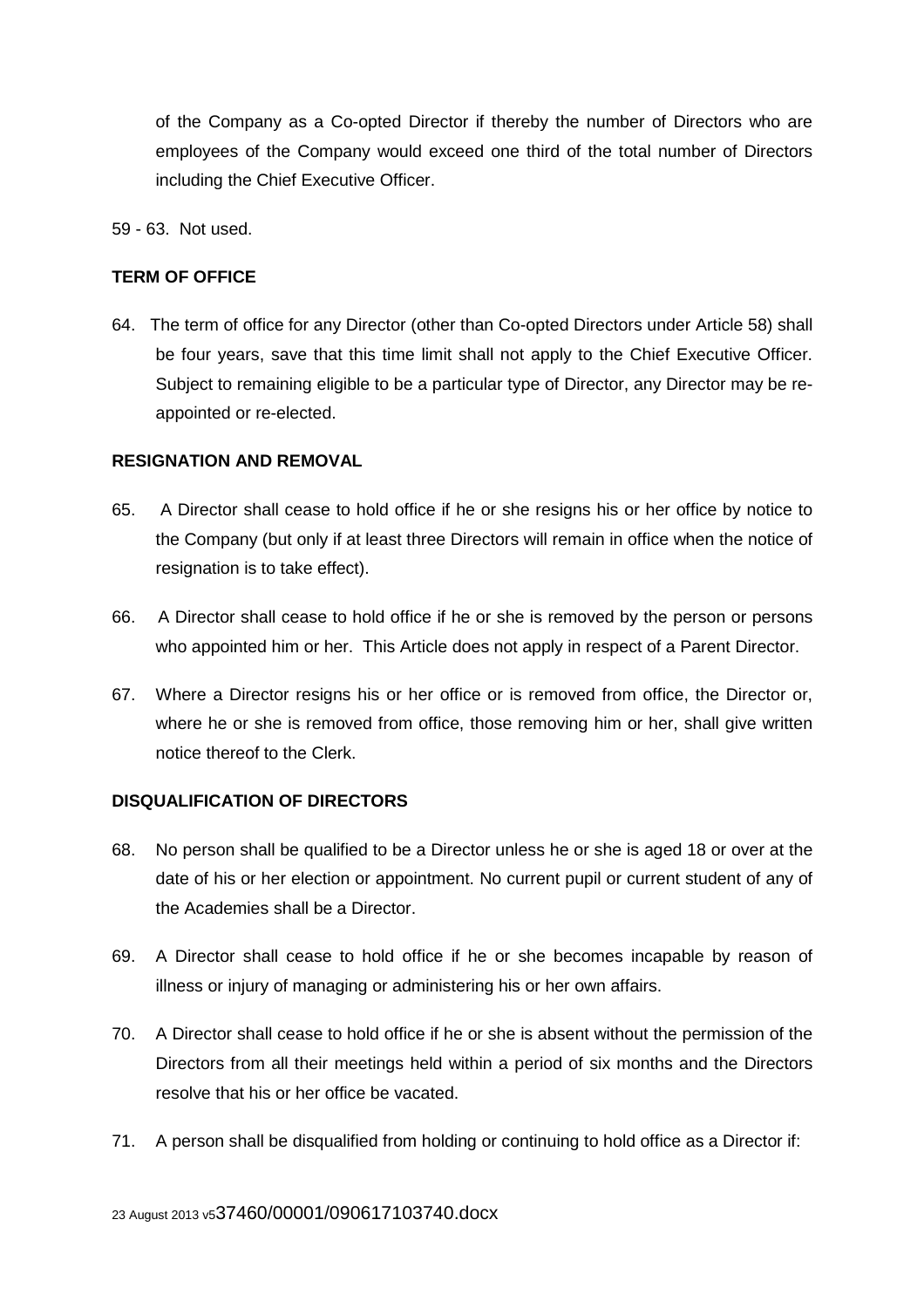- (a) his or her estate has been sequestrated and the sequestration has not been discharged, annulled or reduced; or
- (b) he or she is the subject of a bankruptcy restrictions order or an interim order.
- 72. A person shall be disqualified from holding or continuing to hold office as a Director at any time when he or she is subject to a disqualification order or a disqualification undertaking under the Company Directors Disqualification Act 1986 or to an order made under section 429(2)(b) of the Insolvency Act 1986 (failure to pay under county court administration order).
- 73. A Director shall cease to hold office if he or she ceases to be a Director by virtue of any provision in the Companies Act 2006 or is disqualified from acting as a trustee by virtue of section 178 of the Charities Act 2011 (or any statutory re-enactment or modification of that provision).
- 74. A person shall be disqualified from holding or continuing to hold office as a Director if he or she has been removed from the office of charity trustee or trustee for a charity by an order made by the Charity Commission or the High Court on the grounds of any misconduct or mismanagement in the administration of the charity for which he or she was responsible or to which he or she was privy, or which he or she by his or her conduct contributed to or facilitated.
- 75. Not used.
- 76 Not used.
- 77. A person shall be disqualified from holding or continuing to hold office as a Director where he or she has, at any time, been convicted of any criminal offence, excluding any that have been spent under the Rehabilitation of Offenders Act 1974 as amended, and excluding any offence for which the maximum sentence is a fine or a lesser sentence except where a person has been convicted of any offence which falls under section 178 of the Charities Act 2011.
- 23 August 2013 v537460/00001/090617103740.docx 78. After the first Academy has opened, a person shall be disqualified from holding or continuing to hold office as a Director if he or she has not provided to the chair of the Directors a criminal records certificate at an enhanced disclosure level under section 113B of the Police Act 1997. In the event that the certificate discloses any information which would in the opinion of either the chair or the Chief Executive Officer confirm their unsuitability to work with children that person shall be disqualified. If a dispute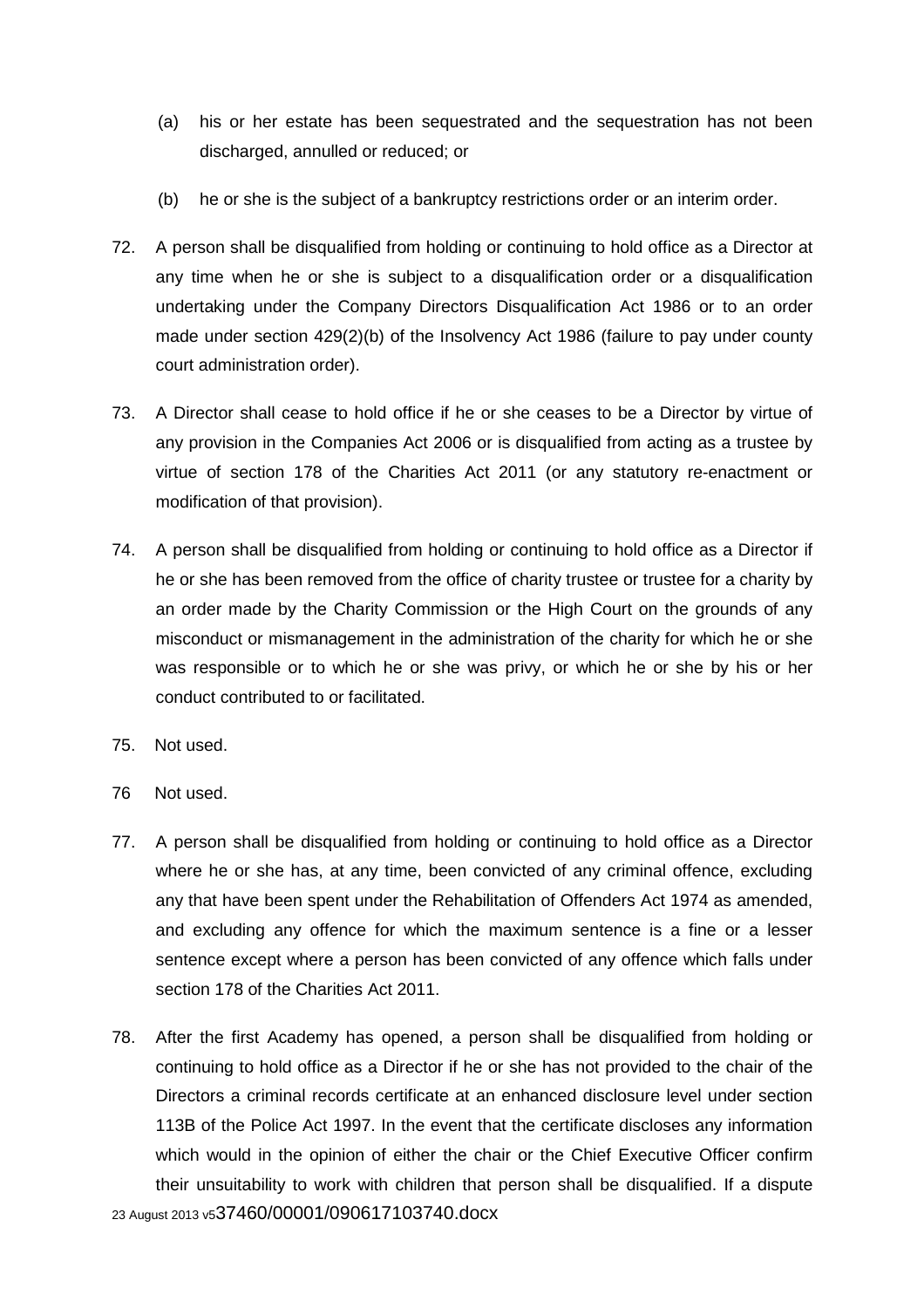arises as to whether a person shall be disqualified, a referral shall be made to the Secretary of State to determine the matter. The determination of the Secretary of State shall be final.

- 79. Where, by virtue of these Articles a person becomes disqualified from holding, or continuing to hold office as a Director; and he or she is, or is proposed, to become such a Director, he or she shall upon becoming so disqualified give written notice of that fact to the Clerk.
- 80. Articles 68 to 74, Articles 77 to 79 and Articles 97 to 98 also apply to any member of any committee of the Directors, including a Local Governing Body, who is not a Director.

## **CLERK TO THE DIRECTORS**

81. The Clerk shall be appointed by the Directors for such term, at such remuneration and upon such conditions as they may think fit; and any Clerk so appointed may be removed by them. The Clerk shall not be a Director, or a Principal. Notwithstanding this Article, the Directors may, where the Clerk fails to attend a meeting of theirs, appoint any one of their number or any other person to act as Clerk for the purposes of that meeting.

## **CHAIR AND VICE CHAIR OF THE DIRECTORS**

- 82. The Directors shall for each school year elect a chair and a vice chair from among their number. A Director who is employed by the Company shall not be eligible for election as chair or vice chair.
- 83. Subject to Article 84, the chair or vice chair shall hold office as such until his or her successor has been elected in accordance with Article 85.
- 84. The chair or vice chair may at any time resign his or her office by giving notice in writing to the Clerk. The chair or vice chair shall cease to hold office if:
	- (a) he or she ceases to be a Director;
	- (b) he or she is employed by the Company;
	- (c) he or she is removed from office in accordance with these Articles; or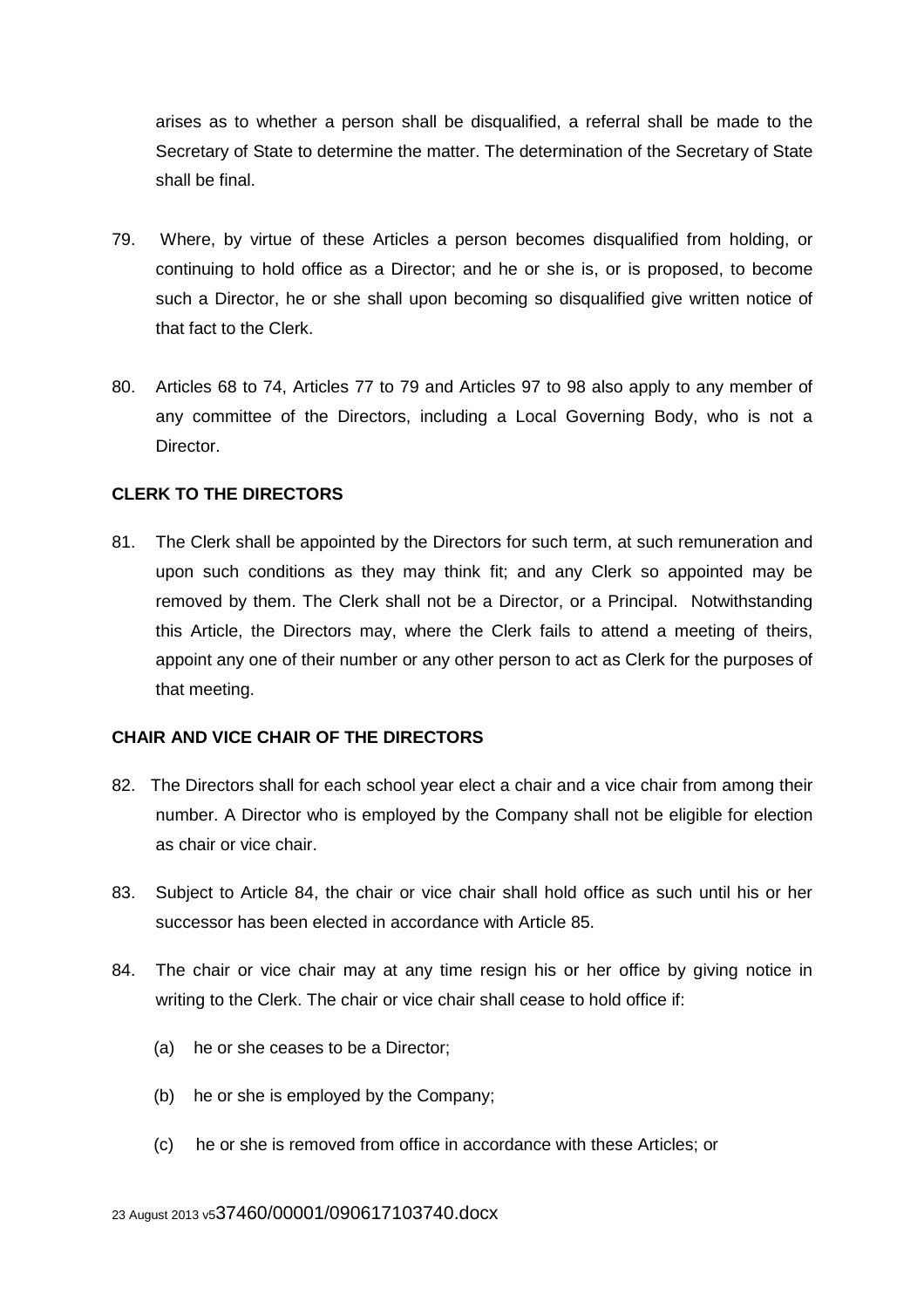- (d) in the case of the vice chair, he or she is elected in accordance with these Articles to fill a vacancy in the office of chair.
- 85. Where by reason of any of the matters referred to in Article 84, a vacancy arises in the office of chair or vice chair, the Directors shall at their next meeting elect one of their number to fill that vacancy.
- 86. Where the chair is absent from any meeting or there is at the time a vacancy in the office of the chair, the vice chair shall act as the chair for the purposes of the meeting.
- 87. Where in the circumstances referred to in Article 86 the vice chair is also absent from the meeting or there is at the time a vacancy in the office of vice chair, the Directors shall elect one of their number to act as a chair for the purposes of that meeting, provided that the Director elected shall not be a person who is employed by the Company.
- 88. The Clerk shall act as chair during that part of any meeting at which the chair is elected.
- 89. Any election of the chair or vice chair which is contested shall be held by secret ballot.
- 90. The Directors may remove the chair or vice chair from office in accordance with these Articles.
- 91. A resolution to remove the chair or vice chair from office which is passed at a meeting of the Directors shall not have effect unless-
	- (i) it is confirmed by a resolution passed at a second meeting of the Directors held not less than fourteen days after the first meeting; and
	- (ii) the matter of the chair's or vice chair's removal from office is specified as an item of business on the agenda for each of those meetings.
- 92. Before the Directors resolve at the relevant meeting on whether to confirm the resolution to remove the chair or vice chair from office, the Director or Directors proposing his or her removal shall at that meeting state their reasons for doing so and the chair or vice chair shall be given an opportunity to make a statement in response.

# **POWERS OF DIRECTORS**

23 August 2013 v537460/00001/090617103740.docx 93. Subject to provisions of the Companies Act 2006, the Articles and to any directions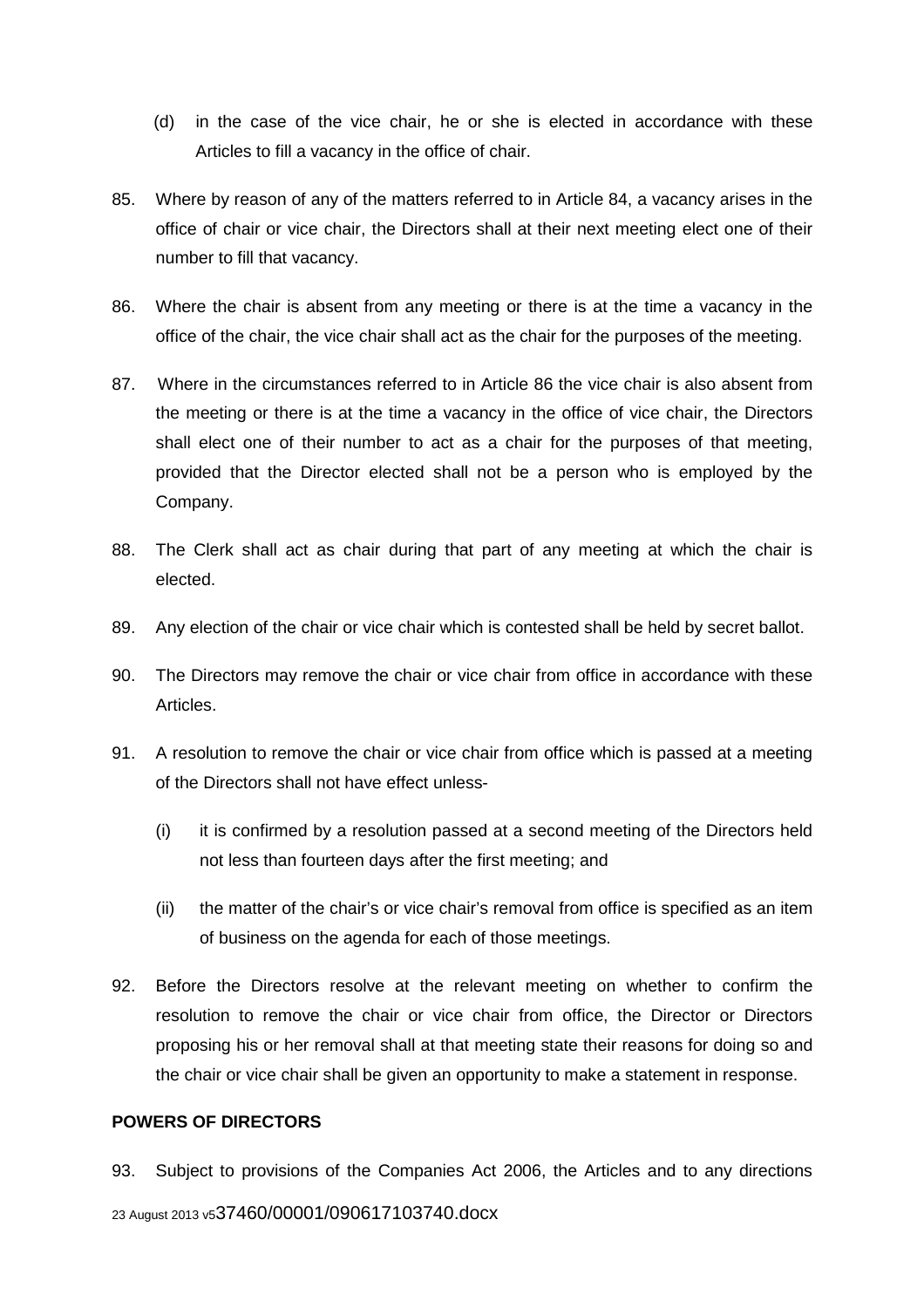given by special resolution, the business of the Company shall be managed by the Directors who may exercise all the powers of the Company. No alteration of the Articles and no such direction shall invalidate any prior act of the Directors which would have been valid if that alteration had not been made or that direction had not been given. The powers given by this Article shall not be limited by any special power given to the Directors by the Articles and a meeting of Directors at which a quorum is present may exercise all the powers exercisable by the Directors.

- 94. In addition to all powers hereby expressly conferred upon them and without detracting from the generality of their powers under the Articles the Directors shall have the following powers, namely:
	- (a) to expend the funds of the Company in such manner as they shall consider most beneficial for the achievement of the Objects and to invest in the name of the Company such part of the funds as they may see fit and to direct the sale or transposition of any such investments and to expend the proceeds of any such sale in furtherance of the Objects:
	- (b) to enter into contracts on behalf of the Company.
- 95. In the exercise of their powers and functions, the Directors may consider any advice given by the Chief Executive Officer and any other executive officer.
- 96. Any bank account in which any money of the Company is deposited shall be operated by the Directors in the name of the Company. All cheques and orders for the payment of money from such an account shall be signed by at least two signatories authorised by the Directors.

## **CONFLICTS OF INTEREST**

- 97. Any Director who has or can have any direct or indirect duty or personal interest (including but not limited to any Personal Financial Interest) which conflicts or may conflict with his or her duties as a Director shall disclose that fact to the Directors as soon as he or she becomes aware of it. A Director must absent himself or herself from any discussions of the Directors in which it is possible that a conflict will arise between his duty to act solely in the interests of the Company and any duty or personal interest (including but not limited to any Personal Financial Interest).
- 98. For the purpose of Article 97, a Director has a Personal Financial Interest in the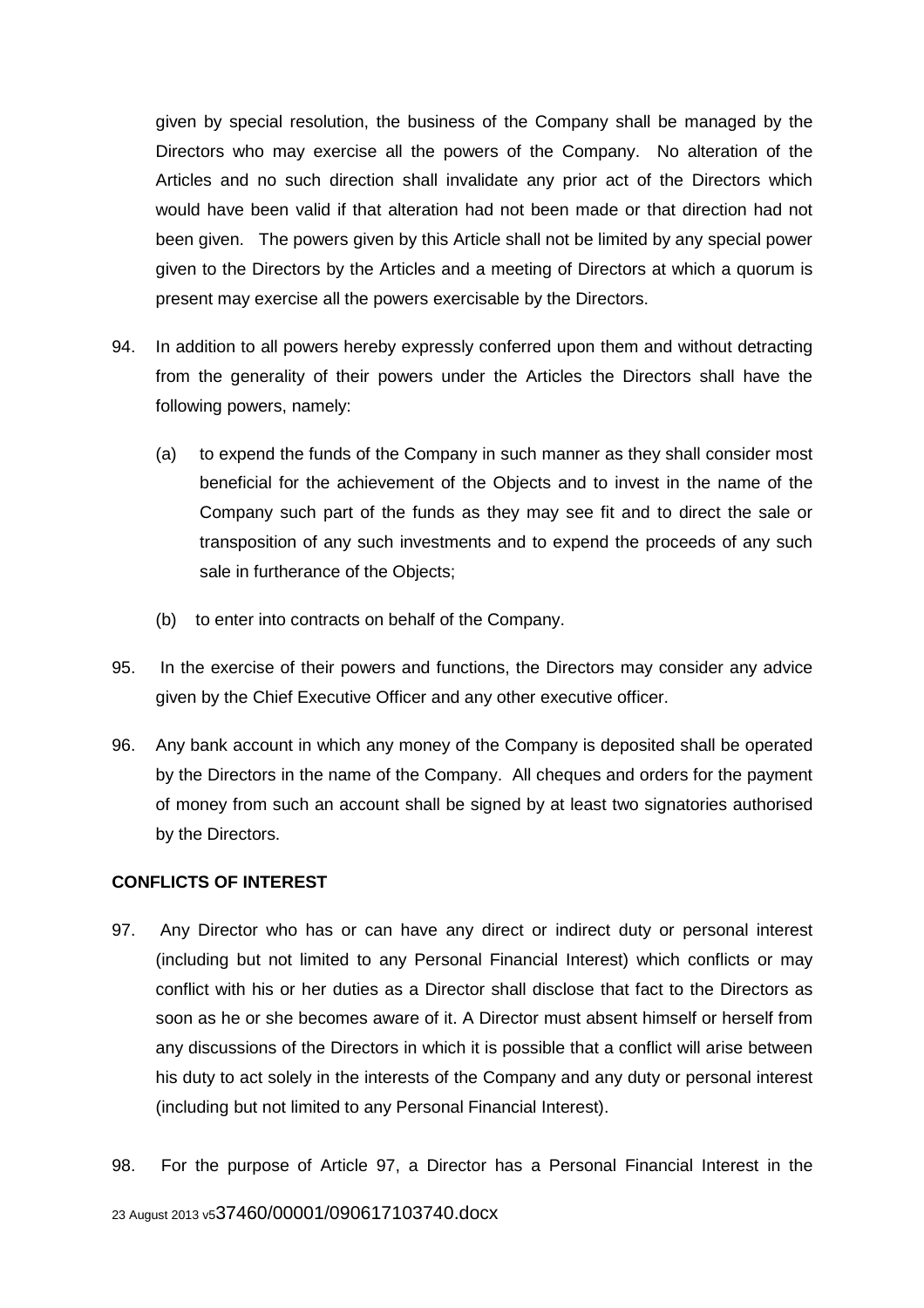employment or remuneration of, or the provision of any other benefit to, that Director as permitted by and as defined by Articles 6.5 - 6.9.

## **THE MINUTES**

- 99. The minutes of the proceedings of a meeting of the Directors shall be drawn up and entered into a book kept for the purpose by the person acting as Clerk for the purposes of the meeting; and shall be signed (subject to the approval of the Directors) at the same or next subsequent meeting by the person acting as chair thereof. The minutes shall include a record of:
	- (a) all appointments of officers made by the Directors; and
	- (b) all proceedings at meetings of the Company and of the Directors and of committees of Directors including the names of the Directors present at each such meeting.

## **COMMITTEES**

- 100. Subject to these Articles, the Directors:
	- (a) may appoint separate committees to be known as Local Governing Bodies for each Academy (and the same Local Governing Body may be appointed for more than one Academy); and
	- (b) may establish any other committee.
- 101. Subject to these Articles, the constitution, membership and proceedings of any committee shall be determined by the Directors. The establishment, terms of reference, constitution and membership of any committee of the Directors shall be reviewed at least once in every twelve months. The membership of any committee of the Directors may include persons who are not Directors, provided that (with the exception of the Local Governing Bodies) a majority of members of any such committee shall be Directors. Except in the case of a Local Governing Body, no vote on any matter shall be taken at a meeting of a committee of the Directors unless the majority of members of the committee present are Directors.
- 101A. The Directors shall ensure that any Local Governing Body shall include at least 2 elected representatives of the parents of pupils attending the relevant Academy.

23 August 2013 v537460/00001/090617103740.docx 102. The power of delegation exercised under Article 105 in relation to the establishment of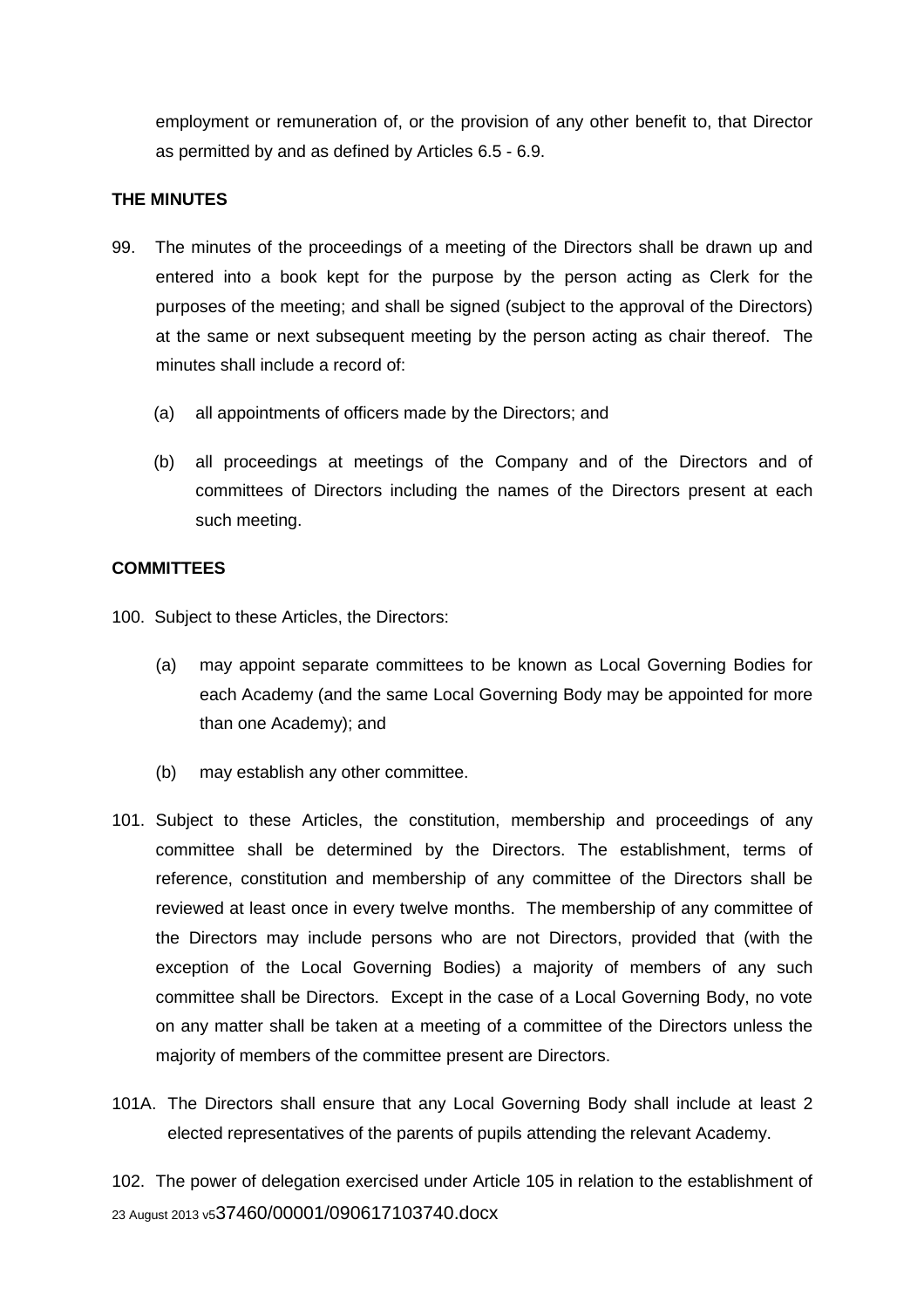a Local Governing Body for an Academy shall be by way of Scheme of Delegation agreed by the Directors from time to time.

- 103. Not used.
- 104. The functions and proceedings of the Local Governing Bodies shall be subject to regulations made by the Directors from time to time.

#### **DELEGATION**

- 105. The Directors may delegate to any Director, committee (including any Local Governing Body), the Chief Executive Officer or any other holder of an executive office, such of their powers or functions as they consider desirable to be exercised by them. Any such delegation shall be made subject to any conditions the Directors may impose, and may be revoked or altered.
- 106. Where any power or function of the Directors has been exercised by any committee (including any Local Governing Body), any Director, the Chief Executive Officer or any other holder of an executive office, that person or committee shall report to the Directors in respect of any action taken or decision made with respect to the exercise of that power or function at the meeting of the Directors immediately following the taking of the action or the making of the decision.

## **CHIEF EXECUTIVE OFFICER, PRINCIPALS AND STAFF**

107. The Directors shall appoint:

- (a) the Chief Executive Officer after consultation with and having had regard to advice given by the Diocesan Board of Education and having made use of any relevant powers under section 124A of the School Standards and Framework Act 1998; and
- (b) the Principals and any Executive Principal of the Academies but in relation to the appointment of the Principals and any Executive Principal of the Church Academies shall do so after consultation with and having had regard to advice given by the Diocesan Board of Education and having made use of any relevant powers under section 124A of the School Standards and Framework Act 1998 or under the relevant supplemental funding agreement in respect of such relevant Church Academy.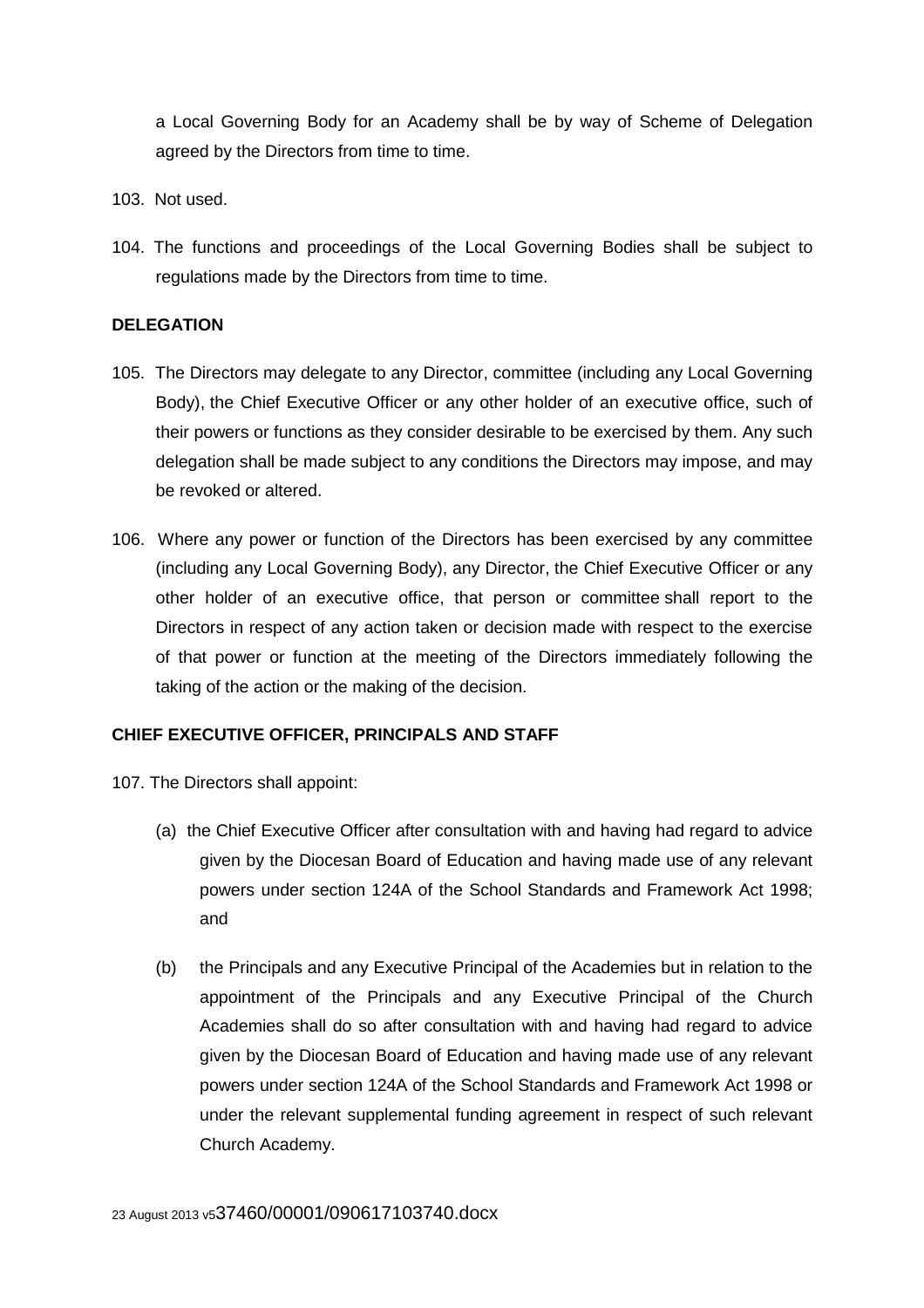The Directors may delegate such powers and functions as they consider are required by the Chief Executive Officer, any Executive Principals and Principals for the internal organisation, management and control of the Academies (including the implementation of all policies approved by the Directors and for the direction of the teaching and curriculum at the Academies).

107A. In appointing staff the Directors will have regard where relevant to their powers under section 124A of the School Standards and Framework Act 1998 or to the powers provided to them under the relevant supplemental funding agreement in respect of each Academy and to their power where relevant to declare a Genuine Occupational Requirement for non-teaching appointments where they believe this to be justified.

#### **MEETINGS OF THE DIRECTORS**

- 108. Subject to these Articles, the Directors may regulate their proceedings as they think fit.
- 109. The Directors shall hold at least three meetings in every school year. Meetings of the Directors shall be convened by the Clerk. In exercising his or her functions under this Article the Clerk shall comply with any direction:
	- (a) given by the Directors; or
	- (b) given by the chair of the Directors or, in his or her absence or where there is a vacancy in the office of chair, the vice chair of the Directors, so far as such direction is not inconsistent with any direction given as mentioned in (a).
- 110. Any three Directors may, by notice in writing given to the Clerk, requisition a meeting of the Directors; and it shall be the duty of the Clerk to convene such a meeting as soon as is reasonably practicable.
- 111. Each Director shall be given at least seven clear days before the date of a meeting:
	- (i) notice in writing thereof, signed by the Clerk, and sent to each Director at the address provided by each Director from time to time; and
	- (ii) a copy of the agenda for the meeting,

provided that where the chair or, in his or her absence or where there is a vacancy in the office of chair, the vice chair, so determines on the ground that there are matters demanding urgent consideration, it shall be sufficient if the written notice of a meeting, and the copy of the agenda thereof are given within such shorter period as he or she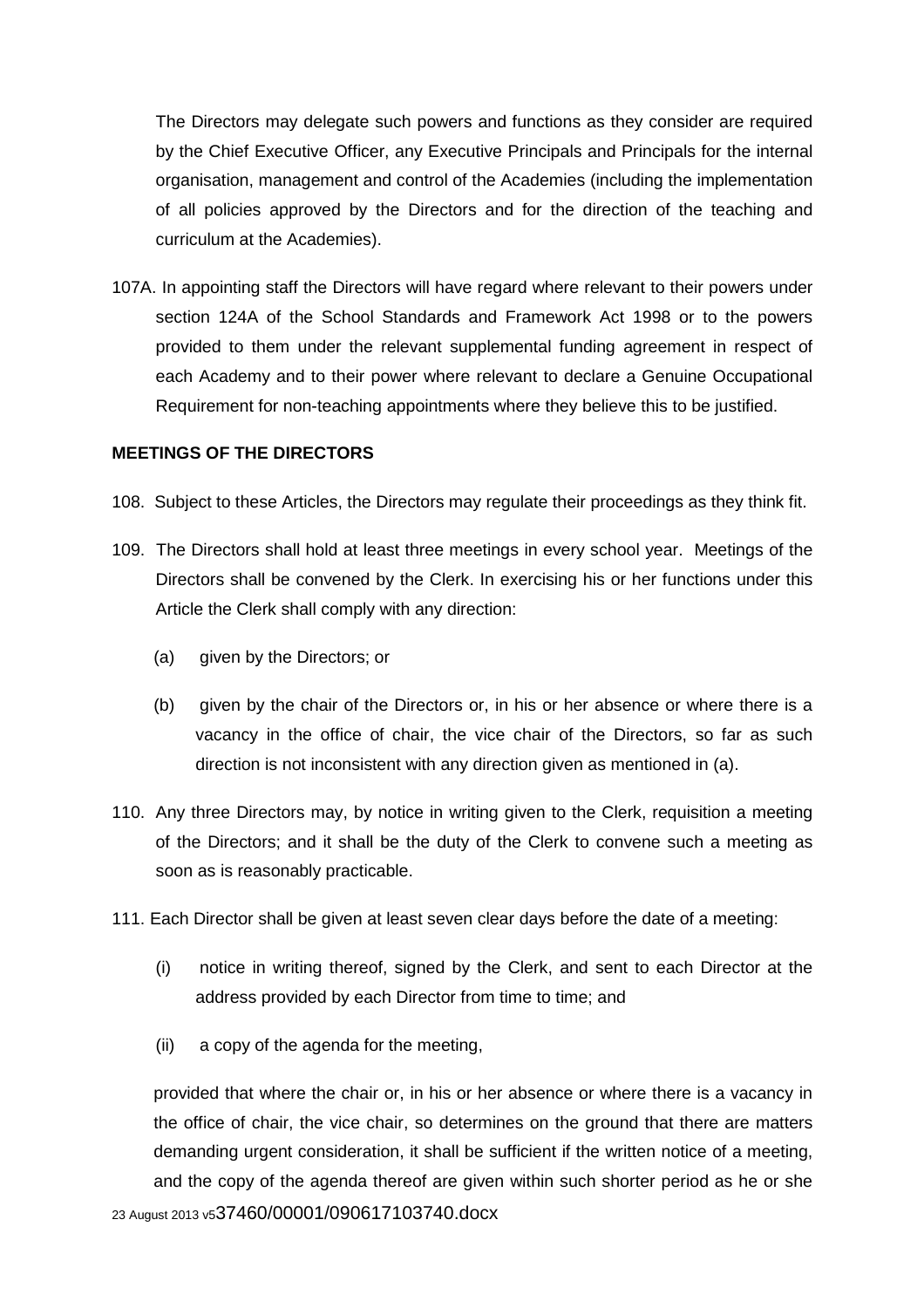directs.

- 112. The convening of a meeting and the proceedings conducted thereat shall not be invalidated by reason of any individual not having received written notice of the meeting or a copy of the agenda thereof.
- 113. A resolution to rescind or vary a resolution carried at a previous meeting of the Directors shall not be proposed at a meeting of the Directors unless the consideration of the rescission or variation of the previous resolution is a specific item of business on the agenda for that meeting.
- 114. A meeting of the Directors shall be terminated forthwith if:
	- (a) the Directors so resolve; or
	- (b) the number of Directors present ceases to constitute a quorum for a meeting of the Directors in accordance with Article 117, subject to Article 119.
- 115. Where in accordance with Article 114 a meeting is not held or is terminated before all the matters specified as items of business on the agenda for the meeting have been disposed of, a further meeting shall be convened by the Clerk as soon as is reasonably practicable, but in any event within seven days of the date on which the meeting was originally to be held or was so terminated.
- 116. Where the Directors resolve in accordance with Article 114 to adjourn a meeting before all the items of business on the agenda have been disposed of, the Directors shall before doing so determine the time and date at which a further meeting is to be held for the purposes of completing the consideration of those items, and they shall direct the Clerk to convene a meeting accordingly.
- 117. Subject to Article 119 the quorum for a meeting of the Directors, and any vote on any matter thereat, shall be any three Directors, or, where greater, any one third (rounded up to a whole number) of the total number of Directors holding office at the date of the meeting.
- 118. The Directors may act notwithstanding any vacancies in their number, but, if the numbers of Directors is less than the number fixed as the quorum, the continuing Directors may act only for the purpose of filling vacancies or of calling a general meeting.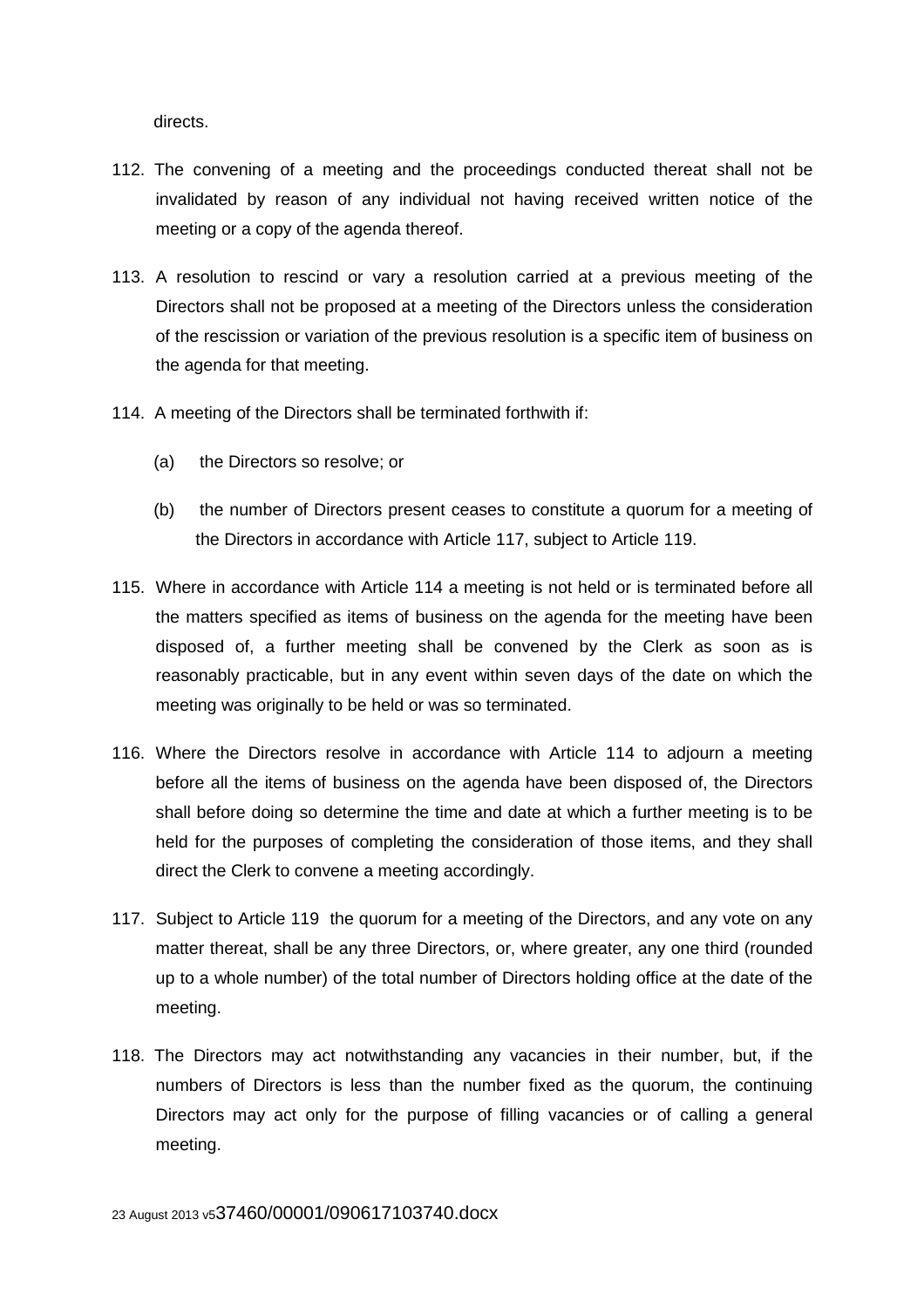119. The quorum for the purposes of:

- (i) appointing a parent Director under Articles 56;
- (ii) any vote on the removal of a Director in accordance with Article 66; and
- (iii) any vote on the removal of the chair of the Directors in accordance with Article 90,

shall be any two-thirds (rounded up to a whole number) of the persons who are at the time Directors entitled to vote on those respective matters.

- 120. Subject to these Articles, every question to be decided at a meeting of the Directors shall be determined by a majority of the votes of the Directors present and voting on the question. Every Director shall have one vote.
- 121. Subject to Articles 117 119, where there is an equal division of votes, the chair of the meeting shall have a casting vote in addition to any other vote he or she may have.
- 122. The proceedings of the Directors shall not be invalidated by
	- (a) any vacancy among their number; or
	- (b) any defect in the election, appointment or nomination of any Director.
- 123. A resolution in writing, signed by all the Directors entitled to receive notice of a meeting of Directors or of a committee of Directors, shall be valid and effective as if it had been passed at a meeting of Directors or (as the case may be) a committee of Directors duly convened and held. Such a resolution may consist of several documents in the same form, each signed by one or more of the Directors.
- 124. Subject to Article 125, the Directors shall ensure that a copy of:
	- (a) the agenda for every meeting of the Directors;
	- (b) the draft minutes of every such meeting, if they have been approved by the person acting as chair of that meeting;
	- (c) the signed minutes of every such meeting; and
	- (d) any report, document or other paper considered at any such meeting,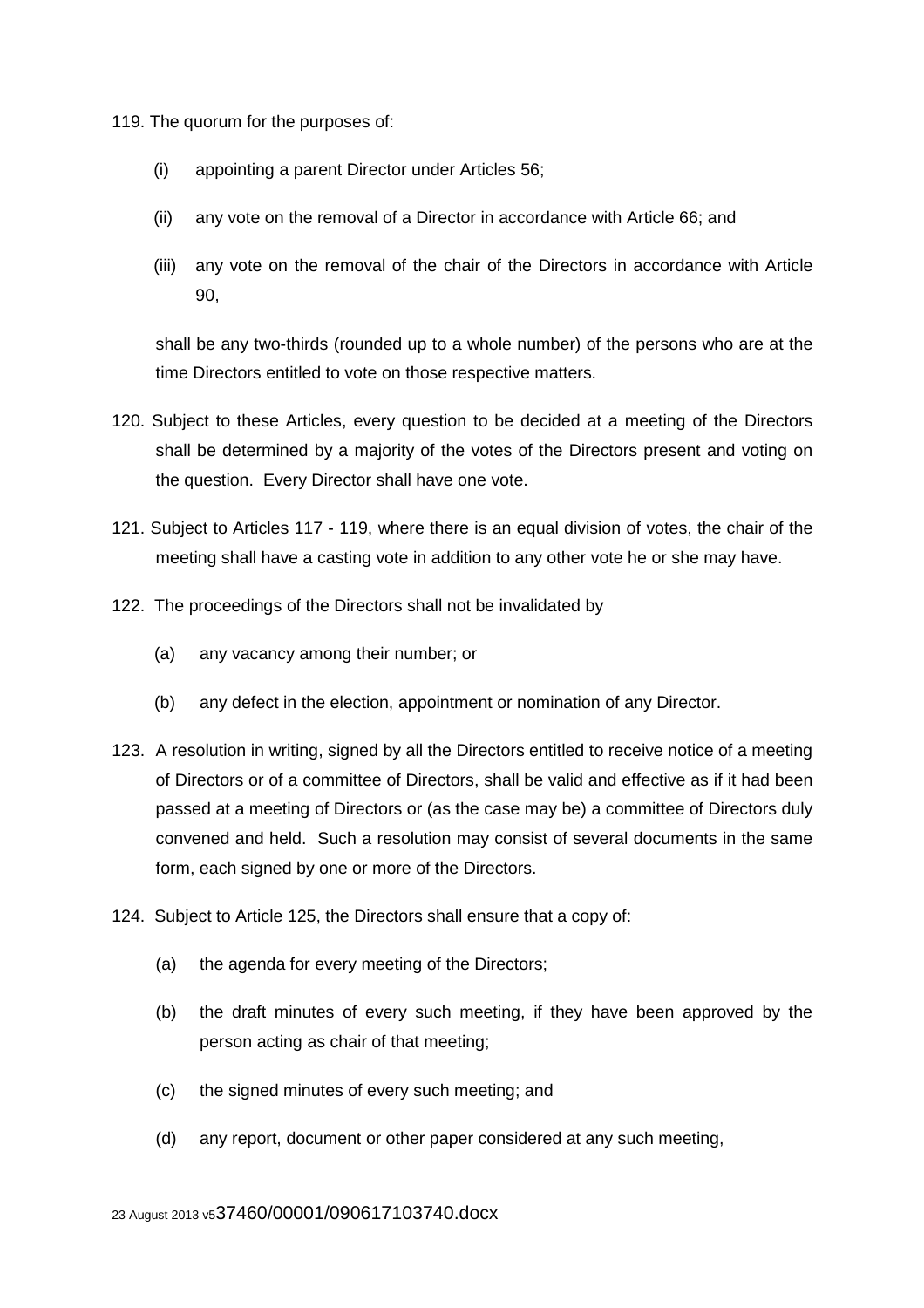are, as soon as is reasonably practicable, made available at every Academy to persons wishing to inspect them.

- 125. There may be excluded from any item required to be made available in pursuance of Article 124, any material relating to:
	- (a) a named teacher or other person employed, or proposed to be employed, at any Academy;
	- (b) a named pupil at, or candidate for admission to, any Academy; and
	- (c) any matter which, by reason of its nature, the Directors are satisfied should remain confidential.
- 126. Any Director shall be able to participate in meetings of the Directors by telephone or video conference provided that:
	- (a) he or she has given notice of his or her intention to do so detailing the telephone number on which he or she can be reached and/or appropriate details of the video conference suite from which he or she shall be taking part at the time of the meeting at least 48 hours before the meeting; and,
	- (b) the Directors have access to the appropriate equipment.

If after all reasonable efforts it does not prove possible for the person to participate by telephone or video conference the meeting may still proceed with its business provided it is otherwise quorate.

# **PATRONS AND HONORARY OFFICERS**

127. The Directors may from time to time appoint any person whether or not a Member of the Company to be a patron of the Company or to hold any honorary office and may determine for what period he or she is to hold such office.

# **THE SEAL**

128. The seal, if any, shall only be used by the authority of the Directors or of a committee of Directors authorised by the Directors. The Directors may determine who shall sign any instrument to which the seal is affixed and unless otherwise so determined it shall be signed by a Director and by the Clerk or by a second Director.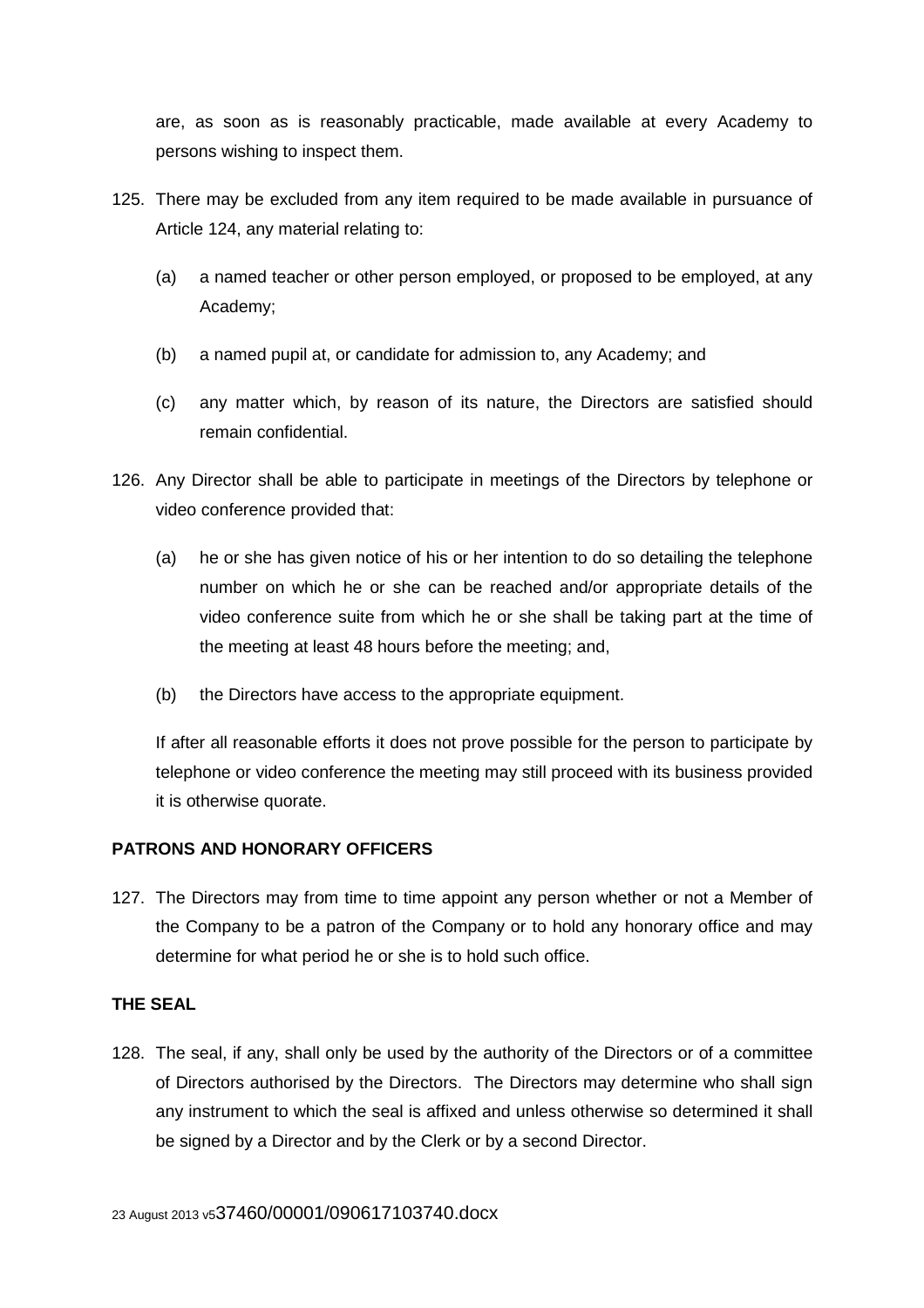## **ACCOUNTS**

129. Accounts shall be prepared in accordance with the relevant Statement of Recommended Practice as if the Company was a non-exempt charity and Parts 15 and 16 of the Companies Act 2006 and shall file these with the Secretary of State and the Principal Regulator by 31 December for each Academy Financial Year.

#### **ANNUAL REPORT**

130. The Directors shall prepare its Annual Report in accordance with the Statement of Recommended Practice as if the Company was a non-exempt charity and shall file these with the Secretary of State and the Principal Regulator by 31 December each Academy Financial Year.

## **ANNUAL RETURN**

131. The Directors shall comply with their obligations under Part 24 of the Companies Act 2006 (or any statutory re-enactment or modification of that Act) with regard to the preparation of an annual return to the Registrar of Companies.

#### **NOTICES**

- 132. Any notice to be given to or by any person pursuant to these Articles (other than a notice calling a meeting of the directors) shall be in writing or shall be given using electronic communications to an address for the time being notified for that purpose to the person giving the notice. In these Articles, "address" in relation to electronic communications, includes a number or address used for the purposes of such communications.
- 133. A notice may be given by the Company to a Member either personally or by sending it by post in a prepaid envelope addressed to the Member at his or her registered address or by leaving it at that address or by giving it using electronic communications to an address for the time being notified to the Company by the Member. A Member whose registered address is not within the United Kingdom and who gives to the Company an address within the United Kingdom at which notices may be given to him or her, or an address to which notices may be sent using electronic communications, shall be entitled to have notices given to him or her at that address, but otherwise no such Member shall be entitled to receive any notice from the Company.
- 23 August 2013 v537460/00001/090617103740.docx 134. A Member present, either in person or by proxy, at any meeting of the Company shall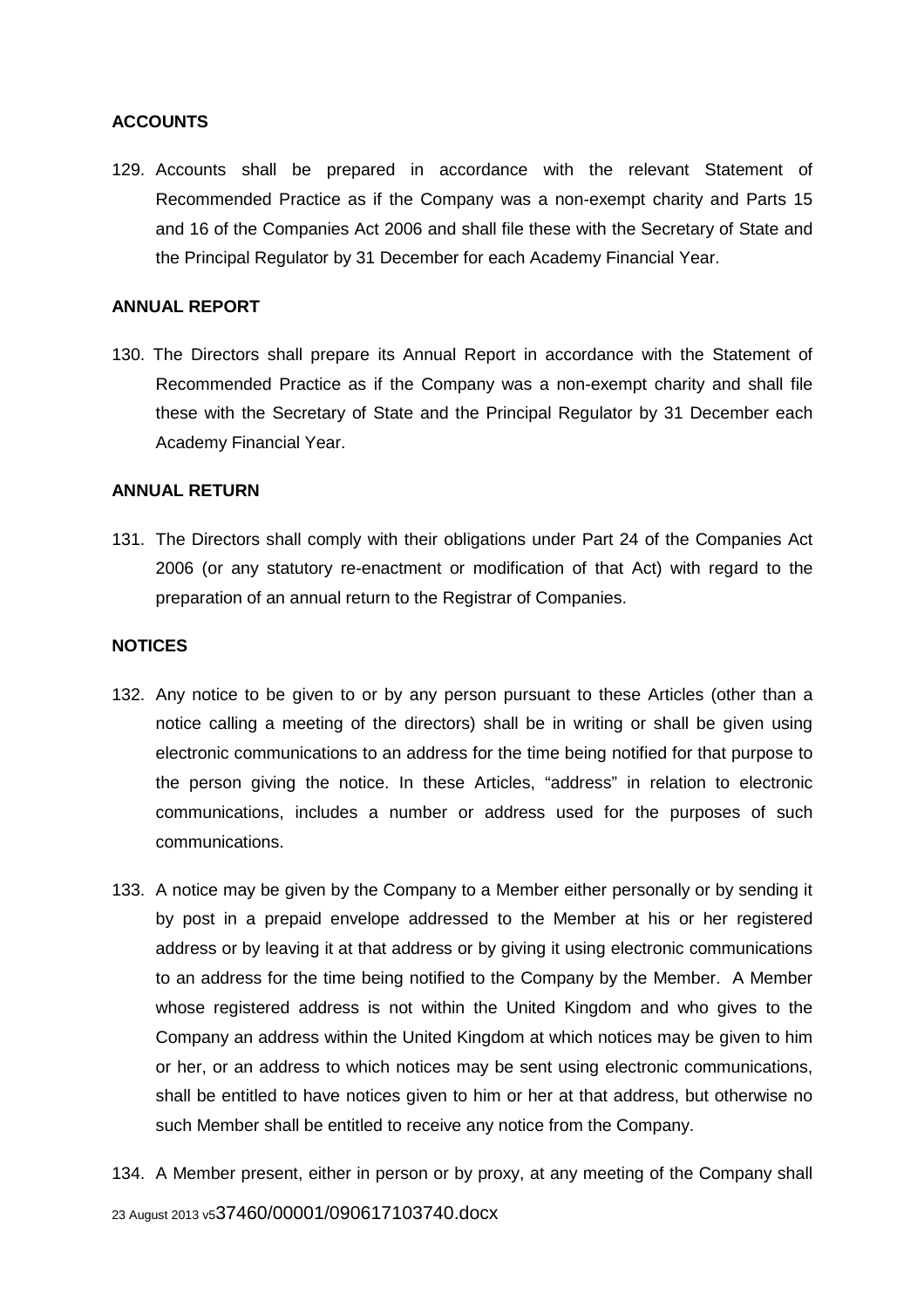be deemed to have received notice of the meeting and, where necessary, of the purposes for which it was called.

135. Proof that an envelope containing a notice was properly addressed, prepaid and posted shall be conclusive evidence that the notice was given. Proof that a notice contained in an electronic communication was sent in accordance with guidance issued by the Institute of Chartered Secretaries and Administrators shall be conclusive evidence that the notice was given. A notice shall be deemed to be given at the expiration of 48 hours after the envelope containing it was posted or, in the case of a notice contained in an electronic communication, at the expiration of 48 hours after the time it was sent.

#### **INDEMNITY**

136. Subject to the provisions of the Companies Act 2006 and Article 6.3 every Director or other officer or auditor of the Company shall be indemnified out of the assets of the Company against any liability incurred by him or her in that capacity in defending any proceedings, whether civil or criminal, in which judgment is given in favour or in which he or she is acquitted or in connection with any application in which relief is granted to him or her by the court from liability for negligence, default, breach of duty or breach of trust in relation to the affairs of the Company.

#### **RULES**

- 137. The Directors may from time to time make such rules or bye laws as they may deem necessary or expedient or convenient for the proper conduct and management of the Company, and in particular but without prejudice to the generality of the foregoing, they may by such rules or bye laws regulate:
	- (a) the setting aside of the whole or any part or parts of the Company's premises at any particular time or times or for any particular purpose or purposes;
	- (b) the procedure at general meetings and meetings of the Directors and committees of the Directors and meetings of the Local Governing Bodies in so far as such procedure is not regulated by the Articles; and
	- (c) generally, all such matters as are commonly the subject matter of Company rules.

23 August 2013 v537460/00001/090617103740.docx 138. The Company in general meeting shall have power to alter, add or to repeal the rules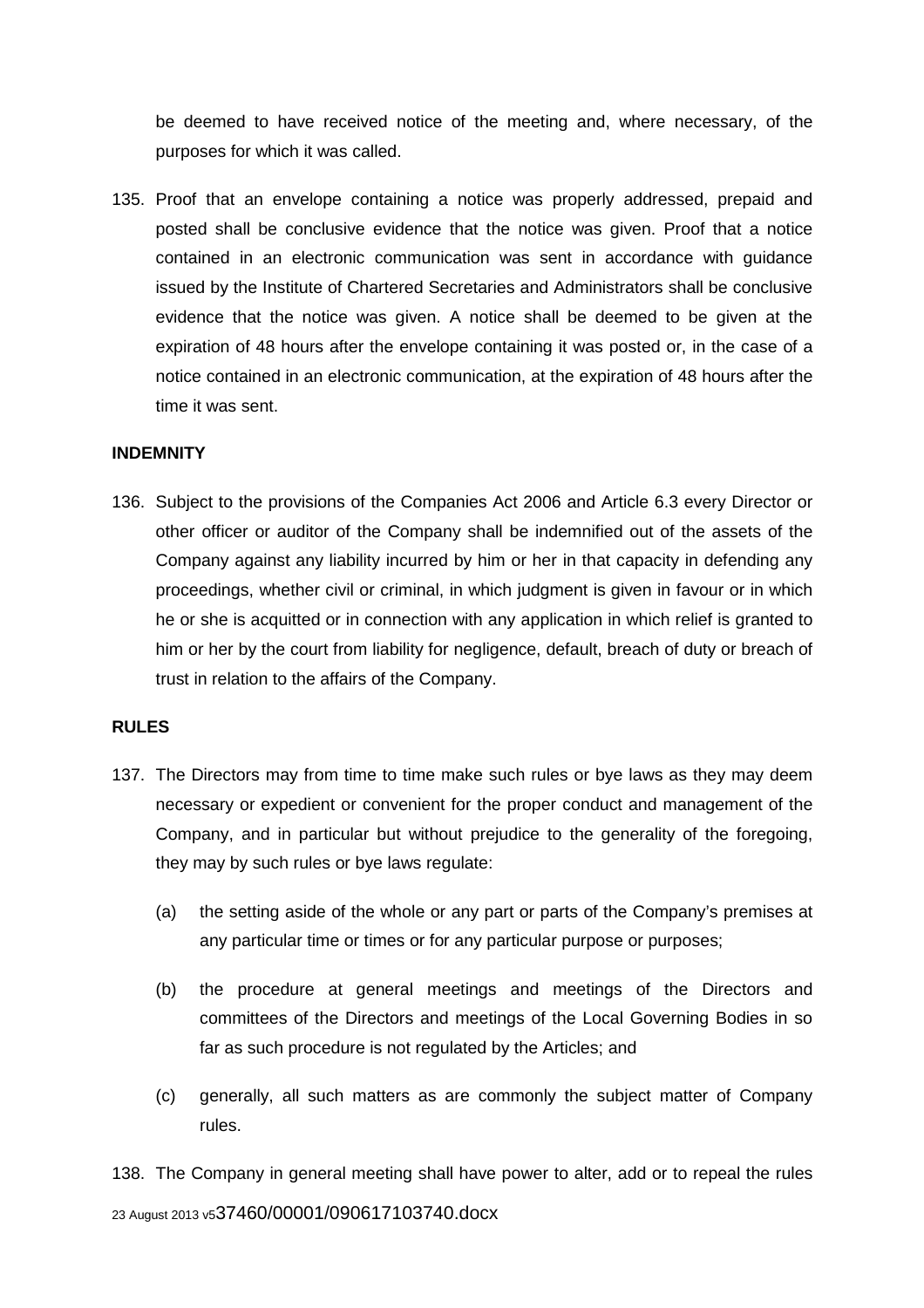or bye laws but only with the consent of the Diocesan Board of Education provided that no rule or bye law shall be inconsistent with, or shall affect or repeal anything contained in the Articles.

#### **AVOIDING INFLUENCED COMPANY STATUS**

- 139. Notwithstanding the number of Members from time to time, the maximum aggregate number of votes exercisable by Local Authority Associated Persons shall never exceed 19.9% of the total number of votes exercisable by Members in general meeting and the votes of the other Members having a right to vote at the meeting will be increased on a pro-rata basis.
- 140. No person who is a Local Authority Associated Person may be appointed as a Director if, once the appointment had taken effect, the number of Directors who are Local Authority Associated Persons would represent 20% or more of the total number of Directors. Upon any resolution put to the Directors, the maximum aggregate number of votes exercisable by any Directors who are Local Authority Associated Persons shall represent a maximum of 19.9% of the total number of votes cast by the Directors on such a resolution and the votes of the other Directors having a right to vote at the meeting will be increased on a pro-rata basis.
- 141. No person who is a Local Authority Associated Person is eligible to be appointed to the office of Director unless his or her appointment to such office is authorised by the local authority to which he or she is associated.
- 142. If at the time of either his or her becoming a Member of the Company or his or her first appointment to office as a Director any Member or Director was not a Local Authority Associated Person but later becomes so during his or her membership or tenure as a Director he or she shall be deemed to have immediately resigned his or her membership and/or resigned from his or her office as a Director as the case may be.
- 143. If at any time the number of Directors or Members who are also Local Authority Associated Persons would (but for Articles 139 - 142 inclusive) represent 20% or more of the total number of Directors or Members (as the case may be) then a sufficient number of the Directors or Members (as the case may be) who are Local Authority Associated Persons shall be deemed to have resigned as Directors or Members (as the case may be) immediately before the occurrence of such an event to ensure that at all times the number of such Directors or Members (as the case may be) is never equal to or greater than 20% of the total number of Directors or Members (as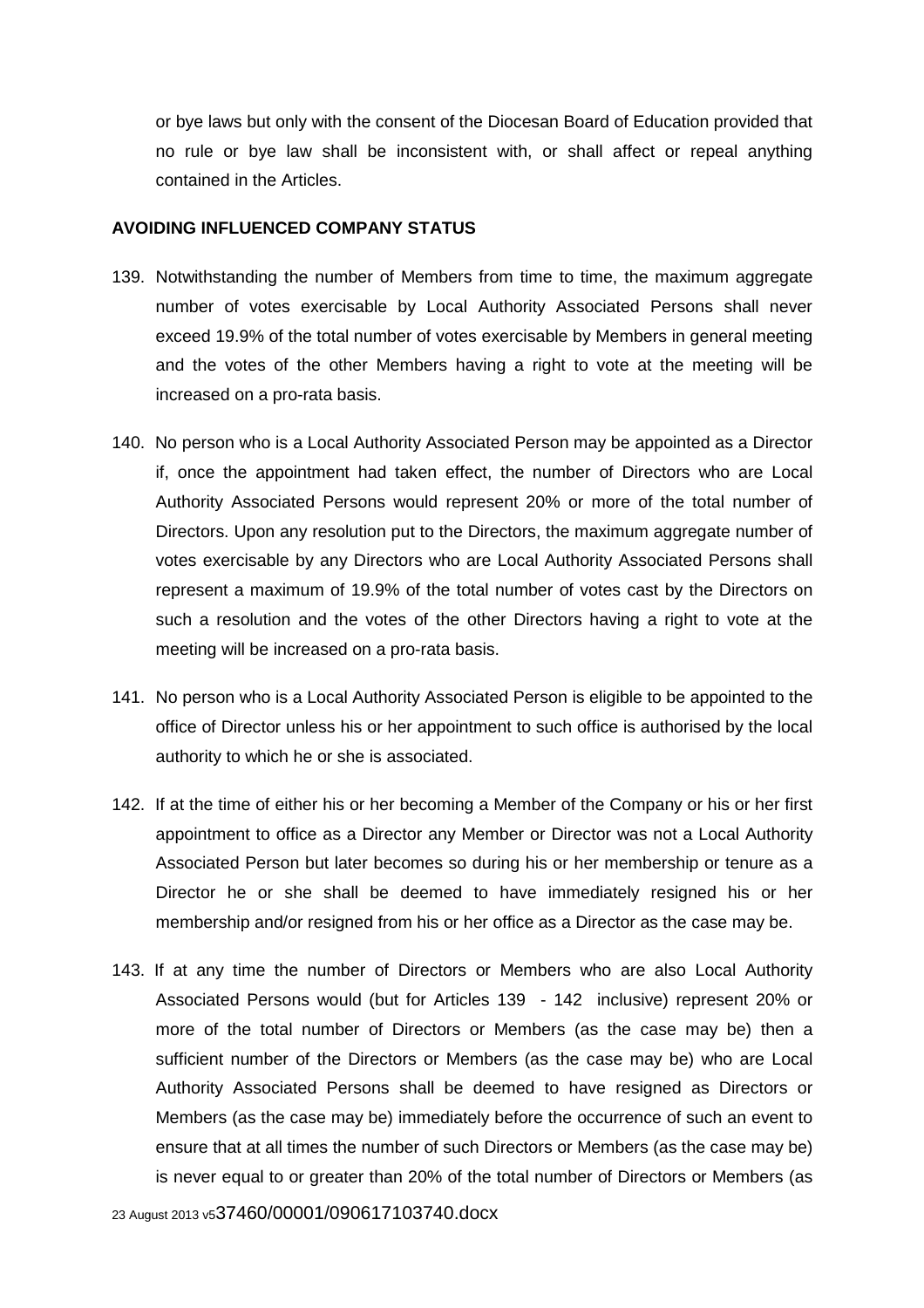the case may be). Directors or Members (as the case may be) who are Local Authority Associated Persons shall be deemed to have resigned in order of their appointment date the most recently appointed resigning first.

144. The Members will each notify the Company and each other if at any time they believe that the Company or any of its subsidiaries has become subject to the influence of a local authority (as described in section 69 of the Local Government and Housing Act 1989).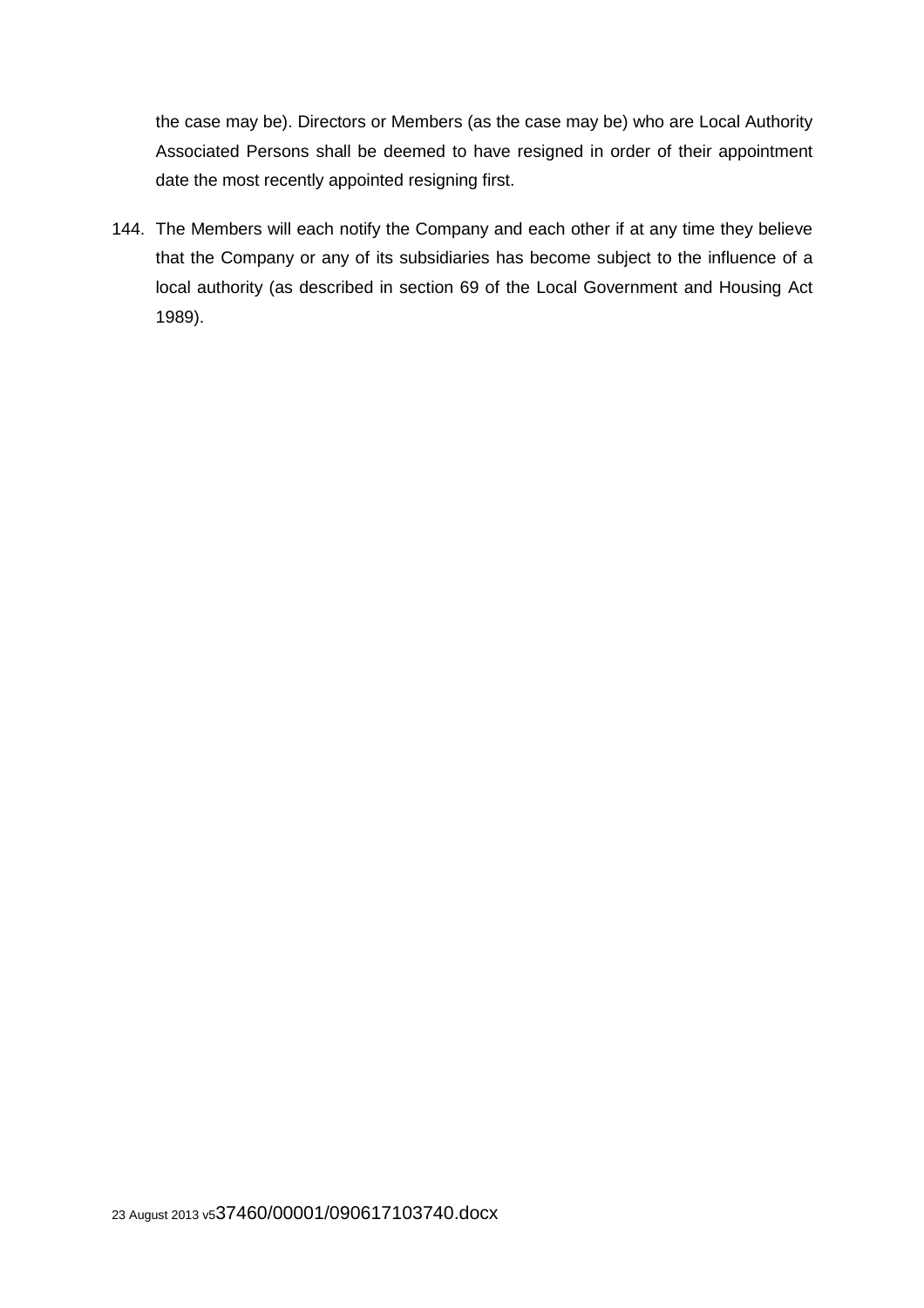**THE COMPANIES ACT 2006** 

**& COMPANIES (REGISTRATION) REGULATIONS 2008 (SI 2008/3014)** 

**A COMPANY NOT HAVING A SHARE CAPITAL** 

**MEMORANDUM OF ASSOCIATION** 

**OF**

**STAR MULTI ACADEMY TRUST** 

23 August 2013 v537460/00001/090617103740.docx